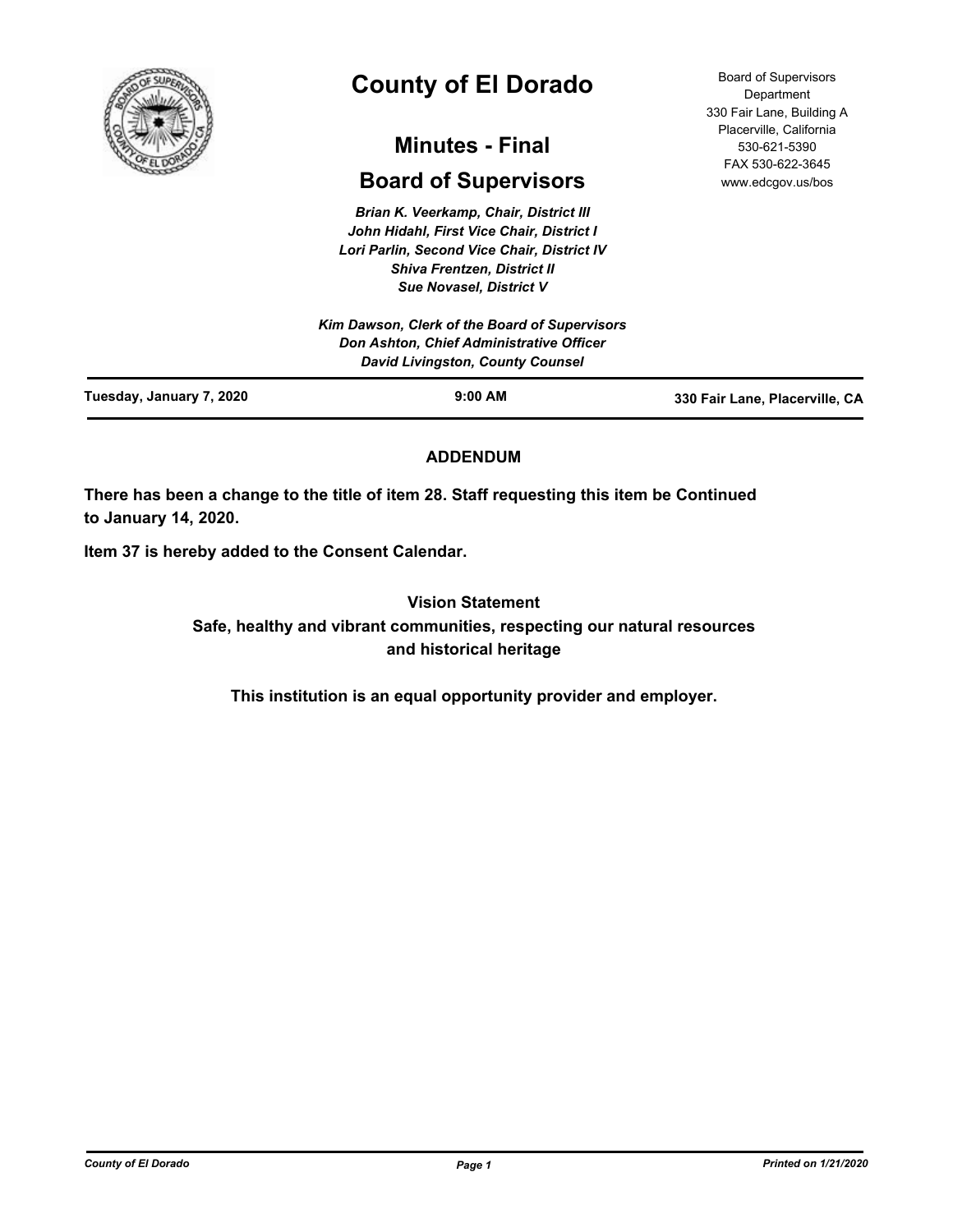Live Web Streaming and archiving of most Board of Supervisors meeting videos, all meeting agendas, supplemental materials and meeting minutes are available on the internet at: http://eldorado.legistar.com/Calendar.aspx

To listen to open session portions of the meeting in real time, dial (530) 621-7603. This specialized dial in number is programmed for listening only and is operable when the audio system inside the meeting room is activated. Please be advised that callers will experience silence anytime the Board is not actively meeting, such as during Closed Session or break periods.

The County of El Dorado is committed to ensuring that persons with disabilities are provided the resources to participate in its public meetings. Please contact the office of the Clerk of the Board if you require accommodation at 530-621-5390 or via email, edc.cob@edcgov.us, preferably no less than 24 hours in advance of the meeting.

The Board of Supervisors is concerned that written information submitted to the Board the day of the Board meeting may not receive the attention it deserves. The Board Clerk cannot guarantee that any FAX, email, or mail received the day of the meeting will be delivered to the Board prior to action on the subject matter.

The Board meets simultaneously as the Board of Supervisors and the Board of Directors of the Air Quality Management District, In-Home Supportive Services, Public Housing Authority, Redevelopment Agency and other Special Districts.

For Purposes of the Brown Act § 54954.2 (a), the numbered items on this Agenda give a brief description of each item of business to be transacted or discussed. Recommendations of the staff, as shown, do not prevent the Board from taking other action.

Materials related to an item on this Agenda submitted to the Board of Supervisors after distribution of the agenda packet are available for inspection during normal business hours in the public viewing packet located in Building A, 330 Fair Lane, Placerville or in the Board Clerk's Office located at the same address. Such documents are also available on the Board of Supervisors' Meeting Agenda webpage subject to staff's ability to post the documents before the meeting.

## **PROTOCOLS FOR PUBLIC COMMENT**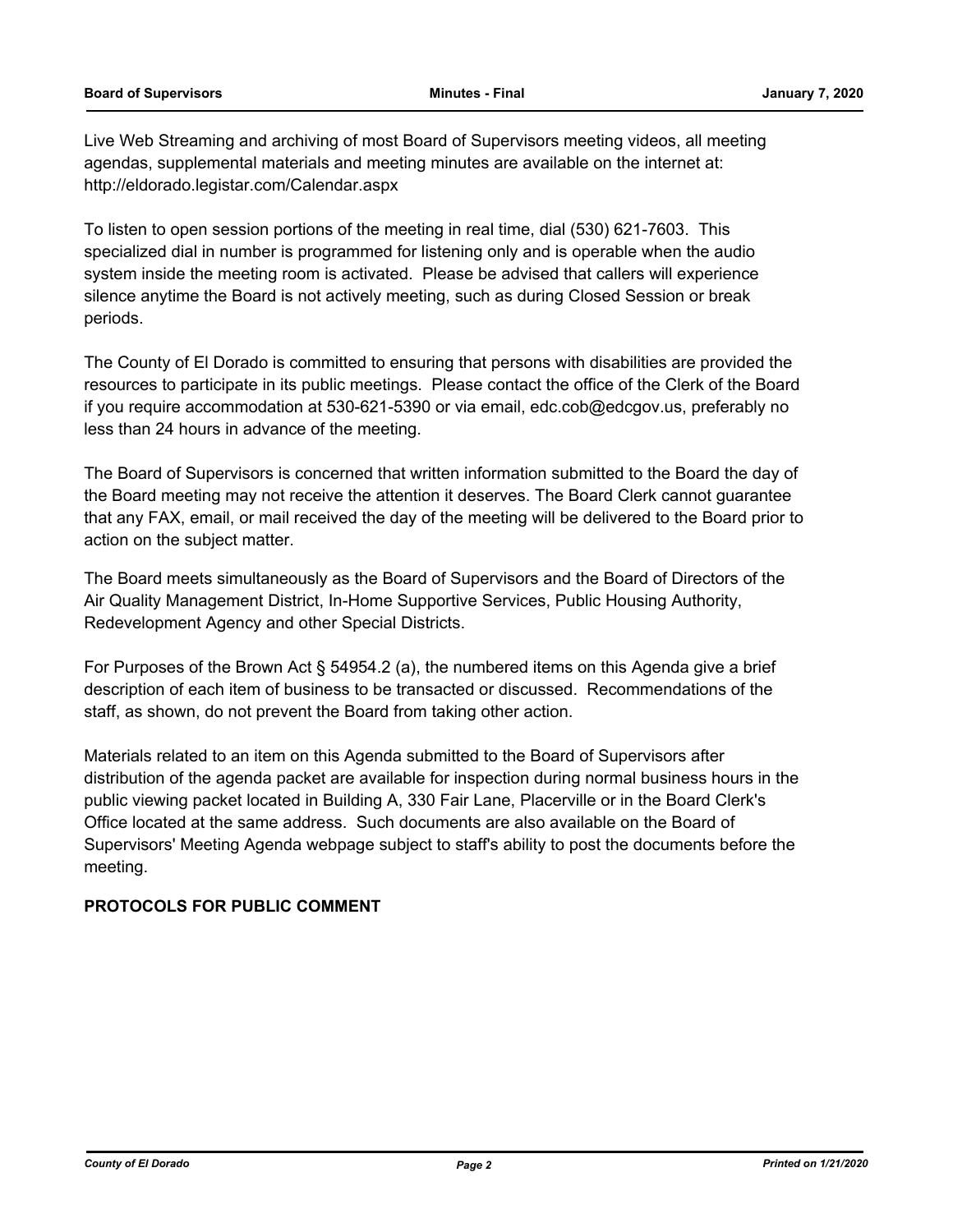Public comment will be received at designated periods as called by the Board Chair.

Public comment on items scheduled for Closed Session will be received before the Board recesses to Closed Session.

Except with the consent of the Board, individuals shall be allowed to speak to an item only once.

On December 5, 2017, the Board adopted the following protocol relative to public comment periods. The Board adopted minor revisions to the protocol on February 26, 2019, incorporated herein:

Time for public input will be provided at every Board of Supervisors meeting. Individuals will have three minutes to address the Board. Individuals authorized by organizations will have three minutes to present organizational positions and perspectives and may request additional time, up to five minutes. At the discretion of the Board, time to speak by any individual may be extended.

Public comment on certain agenda items designated and approved by the Board may be treated differently with specific time limits per speaker or a limit on the total amount of time designated for public comment. It is the intent of the Board that quasi-judicial matters have additional flexibility depending upon the nature of the issue. It is the practice of the Board to allocate 20 minutes for public comment during Open Forum and for each agenda item to be discussed. (Note: Unless designated on the agenda, there is no Open Forum period during Special Meetings.)

Individual Board members may ask clarifying questions but will not engage in substantive dialogue with persons providing input to the Board.

If a person providing input to the Board creates a disruption by refusing to follow Board guidelines, the Chair of the Board may take the following actions:

Step 1. Request the person adhere to Board guidelines. If the person refuses, the Chair may turn off the speaker's microphone.

Step 2. If the disruption continues, the Chair may order a recess of the Board meeting.

Step 3. If the disruption continues, the Chair may order the removal of the person from the Board meeting.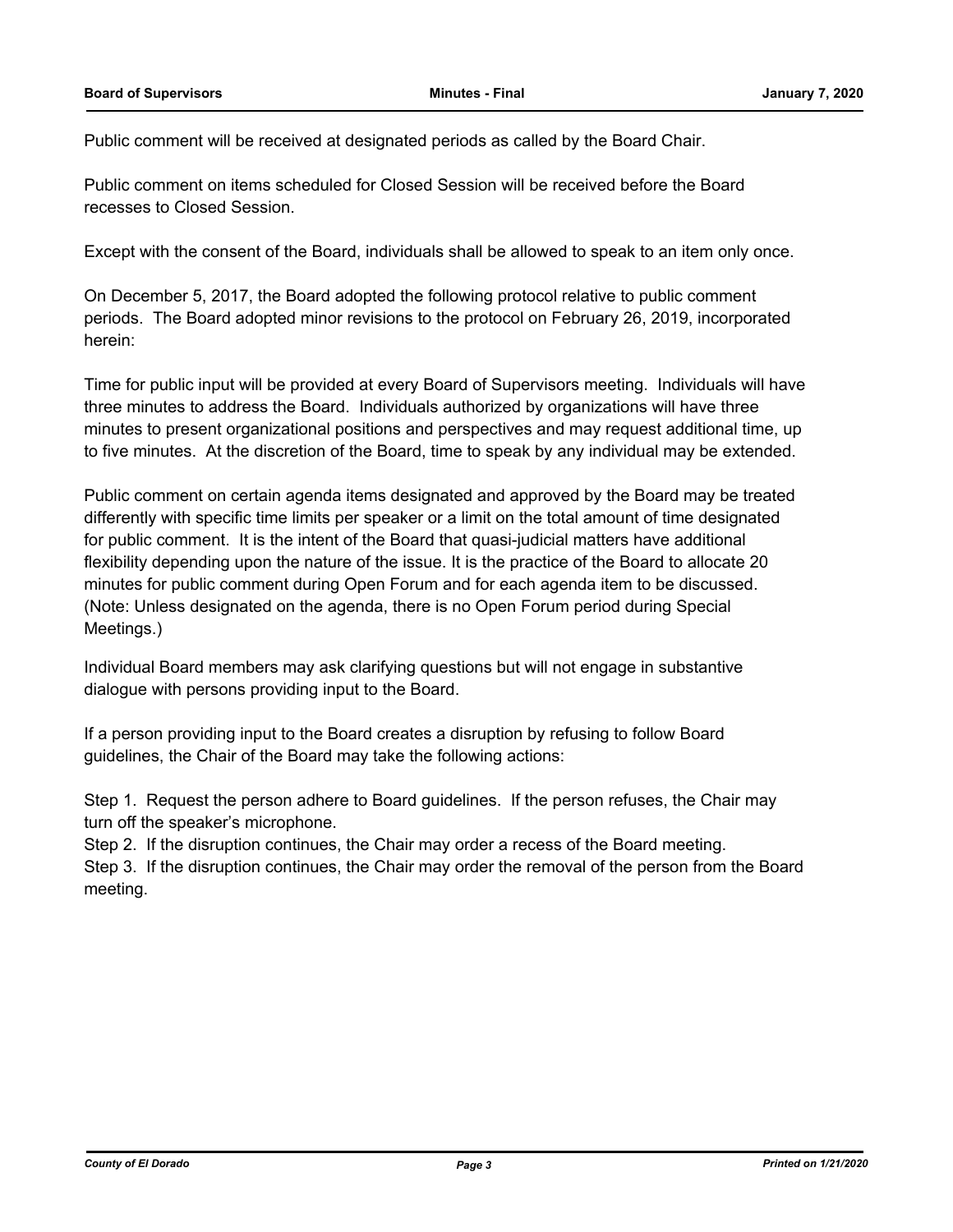#### **9:00 A.M. - CALLED TO ORDER**

Present: 5 - Supervisor Veerkamp, Supervisor Frentzen, Supervisor Novasel, Supervisor Hidahl and Supervisor Parlin

## **ADOPTION OF THE AGENDA**

#### **A motion was made by Supervisor Veerkamp, seconded by Supervisors Hidahl to Adopt the Agenda.**

- **Yes:** 5 Veerkamp, Frentzen, Novasel, Hidahl and Parlin
- **1. [20-0009](http://eldorado.legistar.com/gateway.aspx?m=l&id=/matter.aspx?key=27213)** Election of the Chair, Vice Chair and Second Vice Chair of the El Dorado County Board of Supervisors for 2020. (Est. Time: 5 Min.)

**A motion was made by Supervisor Hidahl, seconded by Supervisor Frentzen to appoint Supervisor Veerkamp as the 2020 Chair of the El Dorado County Board of Supervisors.**

**Yes:** 5 - Veerkamp, Frentzen, Novasel, Hidahl and Parlin

**A motion was made by Supervisor Frentzen, seconded by Supervisor Veerkamp to appoint Supervisor Hidahl as the 2020 First Vice Chair of the El Dorado County Board of Supervisors.**

**Yes:** 5 - Veerkamp, Frentzen, Novasel, Hidahl and Parlin

**A motion was made by Supervisor Frentzen, seconded by Supervisor Veerkamp to appoint Supervisor Parlin as the 2020 Second Vice Chair of the El Dorado County Board of Supervisors.**

**Yes:** 5 - Veerkamp, Frentzen, Novasel, Hidahl and Parlin

#### **Welcome from the new Chair of the Board of Supervisors for the Year 2020.**

**Supervisor Veerkamp thanked Supervisor Novasel for all her hard work and welcomed everyone into 2020.**

#### **INVOCATION AND PLEDGE OF ALLEGIANCE TO THE FLAG**

**Chaplain Betsy Vanderpool gave the Invocation. Supervisor Hidahl led the Pledge of Allegiance to the Flag.**

### **APPROVAL OF CONSENT CALENDAR**

#### *Public Comment: K. Payne*

**A motion was made by Supervisor Frentzen, seconded by Supervisor Novasel to Approve the Consent Calendar with the following changes: Pull item 8 for discussion. Supervisor Frentzen registered a No vote on items 12 and 21 based on the Agreements being retroactive. Continue item 22 off calendar.**

**Yes:** 5 - Veerkamp, Frentzen, Novasel, Hidahl and Parlin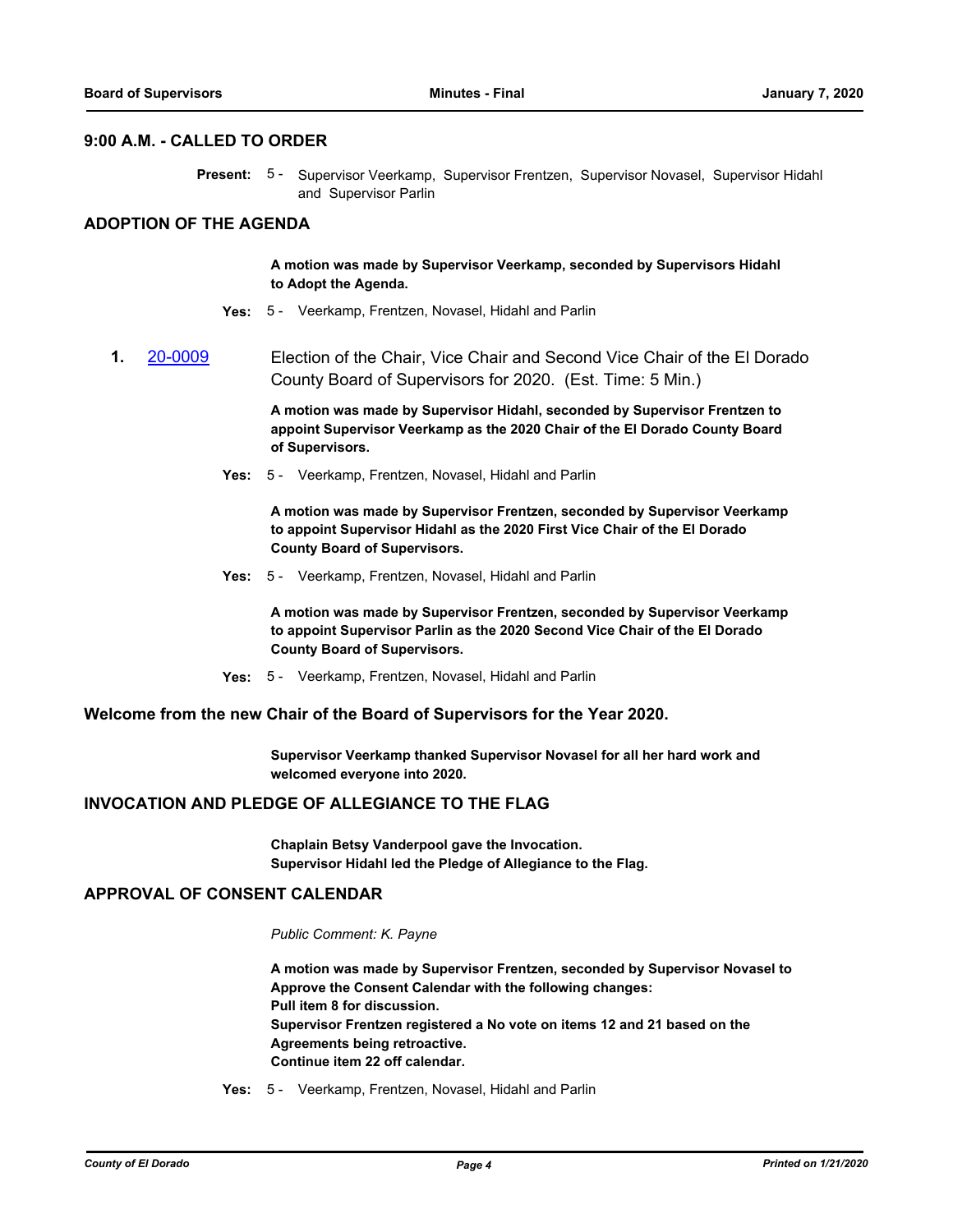The Board may make any necessary additions, deletions or corrections to the agenda including moving items to or from the Consent Calendar and adopt the agenda and the Consent Calendar with one single vote. A Board member may request an item be removed from the Consent Calendar for discussion and separate Board action. At the appropriate time as called by the Board Chair, members of the public may make a comment on matters on the Consent Calendar prior to Board action.

## **OPEN FORUM**

*Public Comment: A. Adams, K. Payne, J. D'Agostini, R. Adams, J. Gainsbourgh*

### [20-0054](http://eldorado.legistar.com/gateway.aspx?m=l&id=/matter.aspx?key=27259) OPEN FORUM (See Attachment)

Open Forum is an opportunity for members of the public to address the Board of Supervisors on subject matter that is not on their meeting agenda and within their jurisdiction. Public comments during Open Forum are limited to three minutes per person. Individuals authorized by organizations will have three minutes to present organizational positions and perspectives and may request additional time, up to five minutes. The total amount of time reserved for Open Forum is 20 Minutes.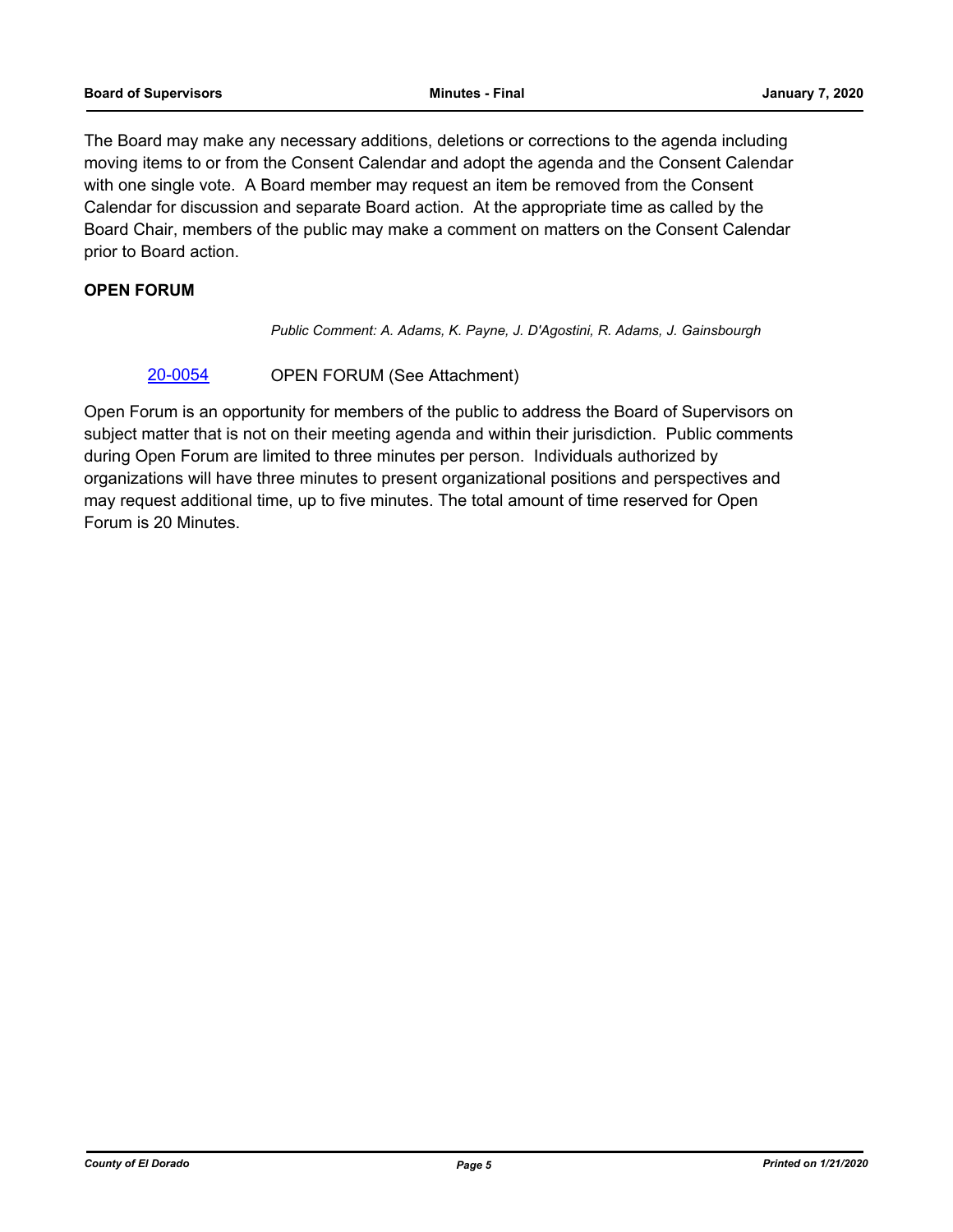## **CONSENT CALENDAR**

**2.** [20-0002](http://eldorado.legistar.com/gateway.aspx?m=l&id=/matter.aspx?key=27206) Clerk of the Board recommending the Board approve the Minutes from the regular meeting of the December 17, 2019.

**This matter was Approved on the Consent Calendar.**

### **GENERAL GOVERNMENT - CONSENT ITEMS**

**3.** [19-1866](http://eldorado.legistar.com/gateway.aspx?m=l&id=/matter.aspx?key=27190) Chief Administrative Office recommending the Board approve and authorize the Chair to sign the 2020 El Dorado County Fair Association Budget in the amount of \$1,323,075, as approved by the El Dorado County Fair Board of Directors at their December 4, 2019 Board Meeting.

> **FUNDING:** 86% Fair Association Raised Funds, 12% County Transient Occupancy Tax Funds, 2% State Funding.

**This matter was Approved on the Consent Calendar.**

**4.** [19-1805](http://eldorado.legistar.com/gateway.aspx?m=l&id=/matter.aspx?key=27129) Chief Administrative Office, Parks and Trails Division, recommending the Board approve and authorize the Chair to sign the attached budget transfer to accomplish the following actions:

1) Revise the Parks budget thereby increasing the Fiscal Year 2019/20 River operating budget by \$19,000 and decreasing appropriations in the River Trust Fund by \$19,000; and

2) Revise the amount of anticipated revenue in the Ponderosa Quimby Fund for the Fiscal Year 2019/20 Budget thereby increasing appropriations for contingency within the special revenue fund by \$230.

**FUNDING:** River Trust Fund, Ponderosa Quimby Fund.

**This matter was Approved on the Consent Calendar.**

**5.** [19-1794](http://eldorado.legistar.com/gateway.aspx?m=l&id=/matter.aspx?key=27118) Clerk of the Board recommending the Board make the following **District specific** appointment to Boards, Commissions or Committees for the terms stated.

## **District II**

Cemetery Advisory Committee: Reappoint Mary N. Tran, District Member, Term Expiration 01/01/2022.

#### **District III**

Community and Economic Development Advisory Committee: Appoint Seana Hartsell, District Member, Term Expiratoin 01/01/2021.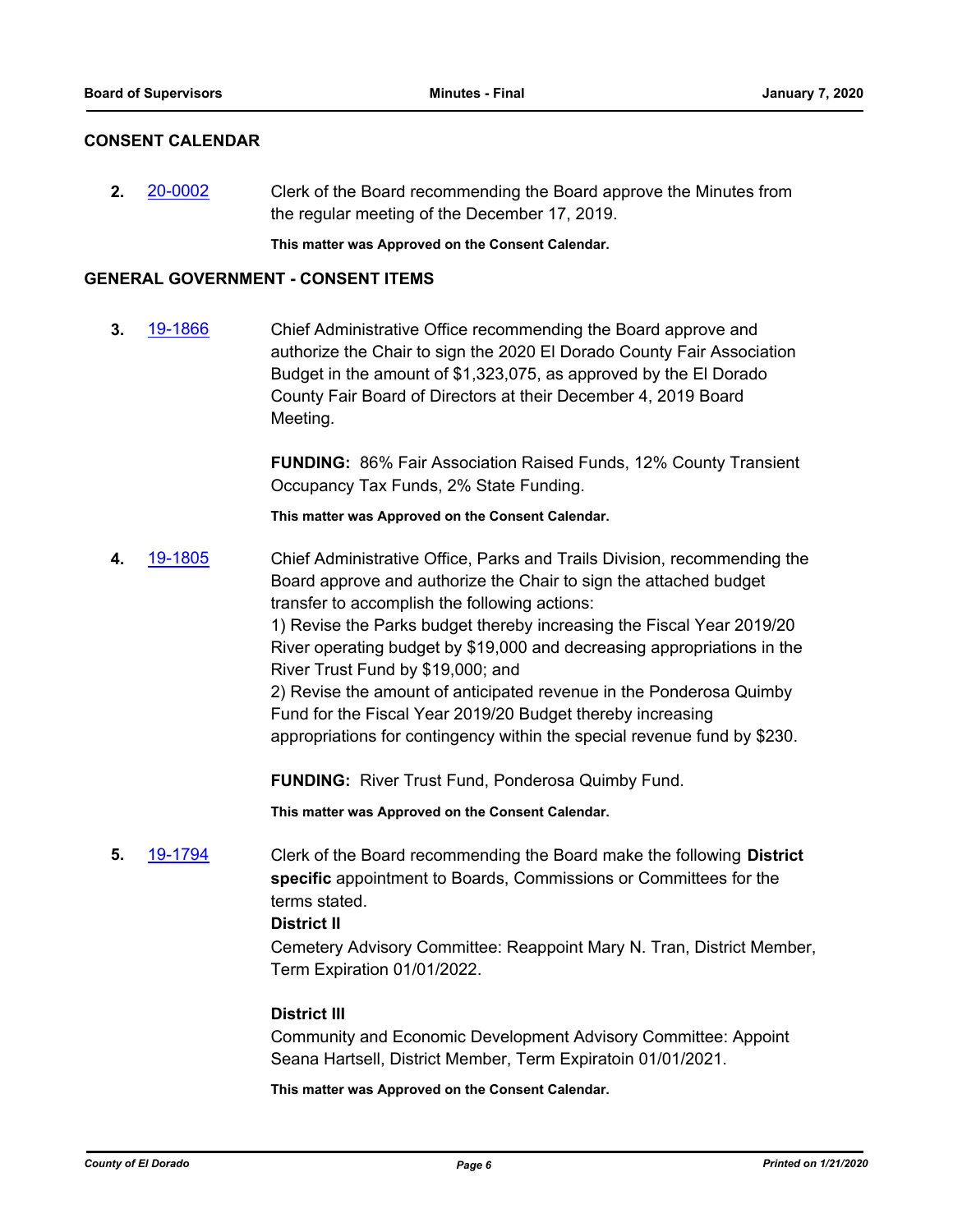**6.** [19-1795](http://eldorado.legistar.com/gateway.aspx?m=l&id=/matter.aspx?key=27119) Clerk of the Board recommending the Board make the following **Non-District specific** appointments to various Boards, Commissions or Committees for the terms stated.

### **Agricultural Commission**

Reappoint Greg Boeger, Member, Agricultural Processing, Term Expiration 1/1/2024. Reappoint William Draper, Member, Forest Industry Representative, Term Expiration 1/1/2024.

### **Behavioral Health Commission**

Reappoint Dr. Stephen J. Clavere, Member, Term Expiration 1/1/2023.

### **Building Industry Advisory Committee**

Reappoint Lori E. Burne, At-Large Member/Alternate, Term Expiration 1/1/2023.

Reappoint Garry J. Gates, SAGE Alternate, Term Expiration 1/1/2023. Reappoint James Donald Bayless, At-Large Member/Alternate, Term Expiration 1/1/2023.

Reappoint Jeff Haberman, At-Large Member, Term Expiration 1/1/2023. Reappoint Jerry Homme, El Dorado Co. Builders Exchange Member, Term Expiration 1/1/2023.

Reappoint Earl McGuire, SAGE Member, Term Expiration 1/1/2023.

#### **Cemetery Advisory Commission**

Reappoint Ramona Tripp-Verbeck, Native American Representative, Term Expiration 1/1/2022. Appoint Cindy Munt, Board of Supervisors Alternate, Term Expiration 1/1/2022.

## **Clean Tahoe Program - Board of Directors, formerly Tahoe Community Task Force**

Reappoint Virginia Huber, Member, Term Expiration 1/1/2022.

#### **El Dorado County Airports Advisory Committee**

Reappoint Gary Vorderbruggen, Member Representing Georgetown Airport, Term Expiration 1/1/2024.

#### **El Dorado County Child Abuse Prevention Council**

Reappoint Sheryce M. Allendorf, Community Based Organization, Term Expiration 1/1/2022. Reappoint Carolyn Barla, Community Based Organization, Term Expiration 1/1/2022. Reappoint Johnson Daniel, Criminal Justice Representative, Term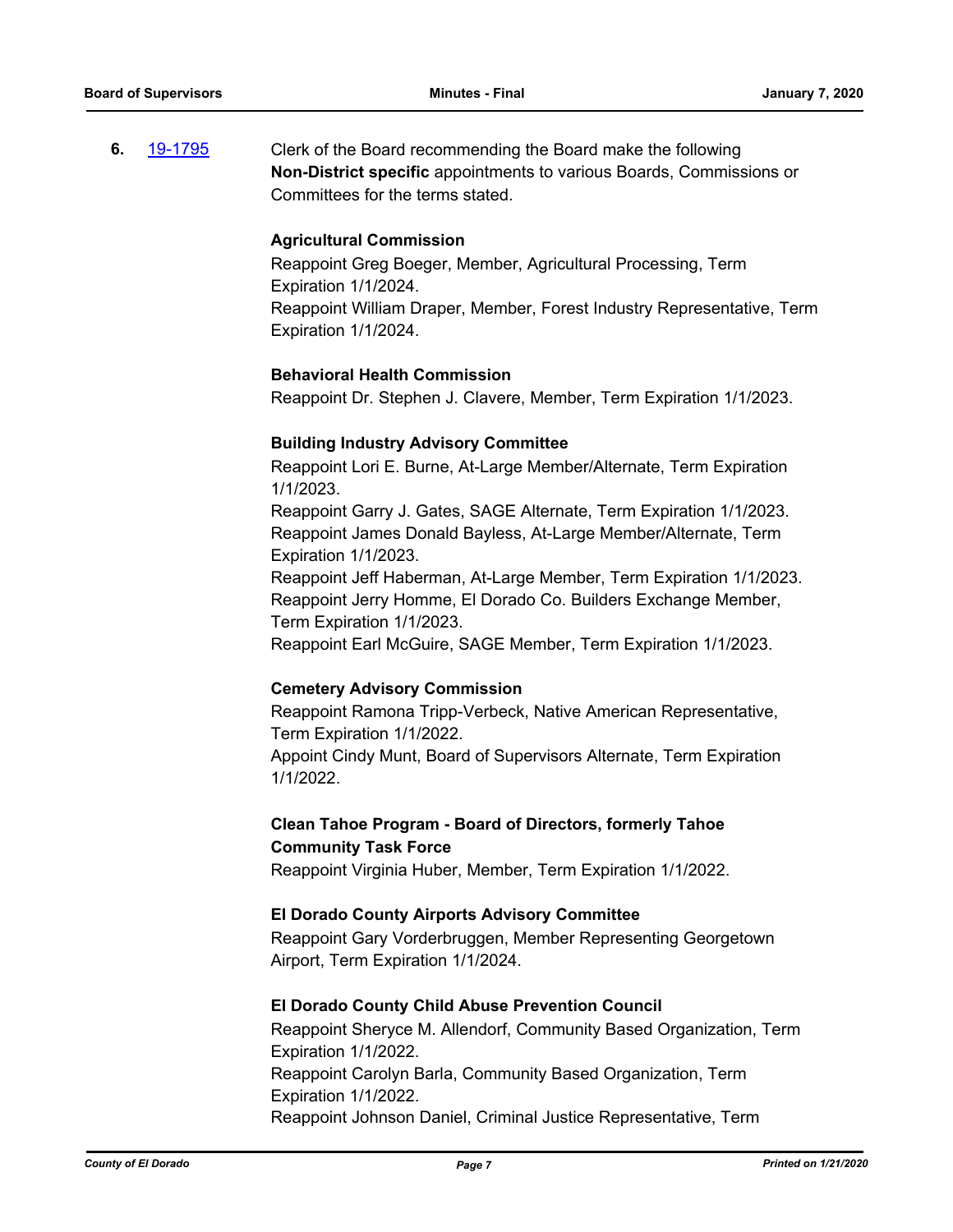Expiration 1/1/2022.

Reappoint Betsy Vanderpool, Community Based Organization, Term Expiration 1/1/20222.

### **El Dorado County Early Care and Education Planning Council**

Reappoint Candice Bailey, Provider-Joint Appointment, Term Expiration 1/1/2024. Reappoint Sherri Springer, Provider Representative, Term Expiration

1/1/2024. Appoint Judith Wood, Commuinty Agency/Boys & Girls Club, Term Expiration 2/8/2023.

Appoint Christina Roseli, Public Agency, Term Expiration 9/29/2021,

### **El Dorado Solid Waste Advisory Committee**

Reappoint Lynn Hunter, Alternate, City of Placerville, Term Expiration 1/1/2025.

### **Happy Homestead Cemetery District**

Appoint Greg Staton Gary Stanton, Member, Term Expiration 1/1/2024.

### **Historical Museum Commission**

Reappoint Frank Jacobi, Member, Term Expiration 1/1/2024. Reappoint Donald E. Uelman, Member, Term Expiration 1/1/2024.

#### **In-Home Supportive Services (IHSS) Advisory Committee**

Reappoint Ellen Yevdakimov, Consumer Representative, Term Expiration 1/1/2022.

## **Law Library Trustee**

Appoint Breann Moebius, BOS-Designee, Term Expiration 1/1/2021.

#### **Local Enforcement Agency Independent Hearing Panel**

Appoint Michael Deathridge Deatherage, General Public-Member-At-Large, Term Expiration 1/1/2024.

#### **Rural Counties Environmental Services Joint Powers Authority**

Reappoint Greg Stanton, Alternate Delegate-Solid Waste Authority, Term Expiration 1/1/2021. Reappoint Mark Moss, Alternate Delegate-Solid Waste Authority, Term Expiration 1/1/2021.

#### **Tahoe Regional Planning Agency**

Reappoint Don Ashton, Member-2nd Alternate, Term Expiration 1/1/2021.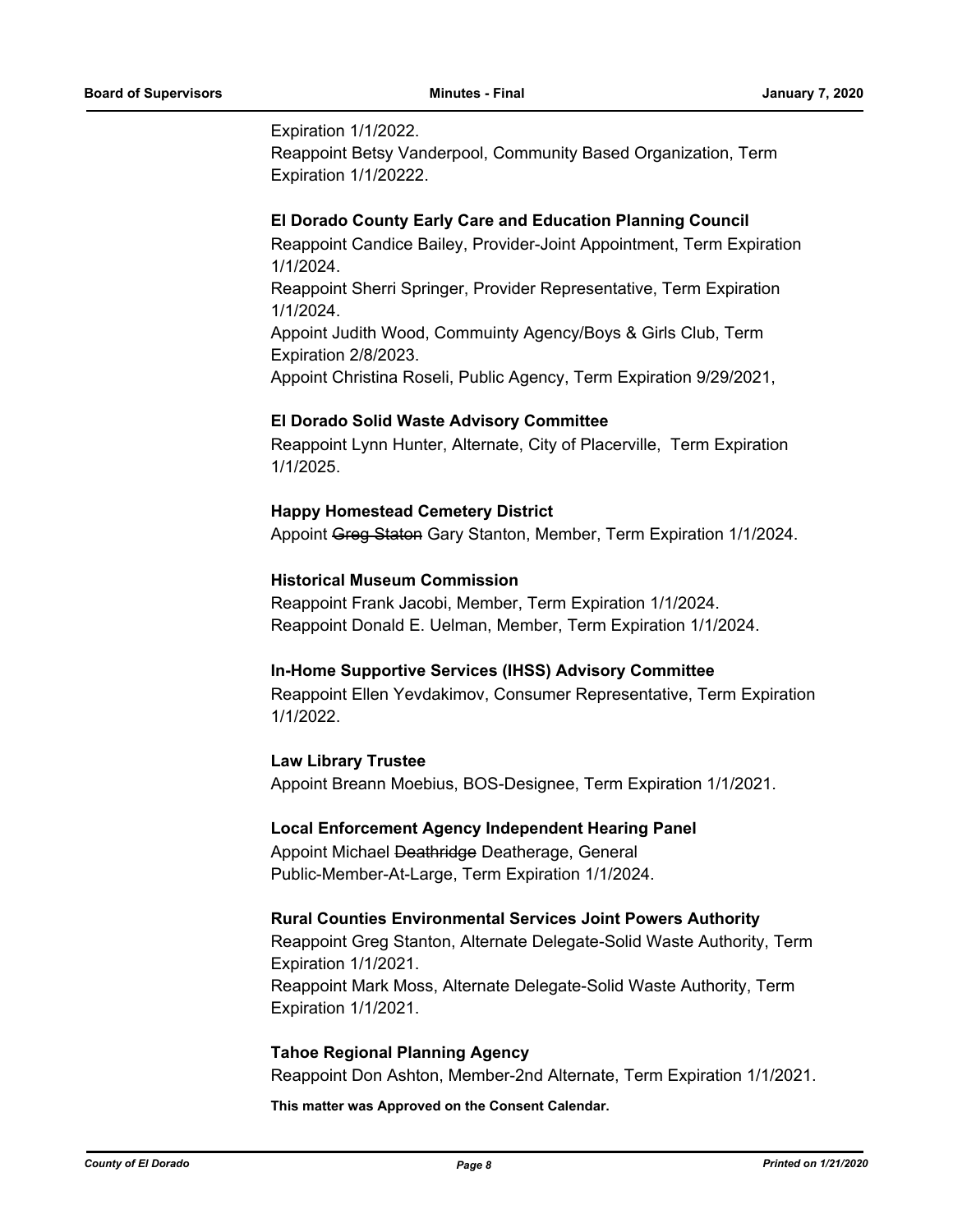**7.** [19-1781](http://eldorado.legistar.com/gateway.aspx?m=l&id=/matter.aspx?key=27105) Elections Department recommending the Board: 1) Adopt and authorize the Chair to sign Resolution **001-2020**  establishing the daily stipend for Inspector and Clerk pay at Vote Centers to begin with the March 3, 2020 Presidential Primary Election; and 2) Rescind Resolution 269-99 dated November 23, 1999 which set election day stipend pay for precinct workers.

**FUNDING:** General Fund.

**This matter was Approved and Resolution 001-2020 was Adopted upon Approval of the Consent Calendar.**

**8.** [19-1786](http://eldorado.legistar.com/gateway.aspx?m=l&id=/matter.aspx?key=27110) Elections Department recommending the Board:

1) Adopt and authorize the Chair to sign Resolution **002-2020** allowing the Elections Department to partner with non-profit Community Service Organizations (CSO) to implement an "Adopt-A-Vote Center" program; and

2) Approve and authorize the Registrar of Voters to sign an agreement authorizing the County to contribute \$2,200 for a 4-day vote center or \$5,600 to an 11-day vote center to CSOs for the provision of a minimum of four (4) volunteers to staff County vote centers.

**FUNDING:** General Fund.

**A motion was made by Supervisor Frentzen, seconded by Supervisor Parlin to Approve this matter and Adopt Resolution 002-2020.**

**Yes:** 5 - Veerkamp, Frentzen, Novasel, Hidahl and Parlin

# **9.** [19-1819](http://eldorado.legistar.com/gateway.aspx?m=l&id=/matter.aspx?key=27143) Elections Department recommending the Board:

1) Approve and authorize the Chair to execute Amendment 1 to agreement 4037 with Kevin Bannon, a sole proprietor, effective upon execution, increasing the dollar amount from \$69,000 to a not to exceed amount of \$137,000 for consulting services related to the implementation of vote centers and the new voting system; and 2) Make findings in accordance with Chapter 3.13, Section 3.13.030 of County Ordinance Code that it is more economical and feasible to continue to engage an independent contractor for one-time professional services and project management of purchase and implementation of voting systems and vote centers.

**FUNDING:** Help America Vote Act grant funds.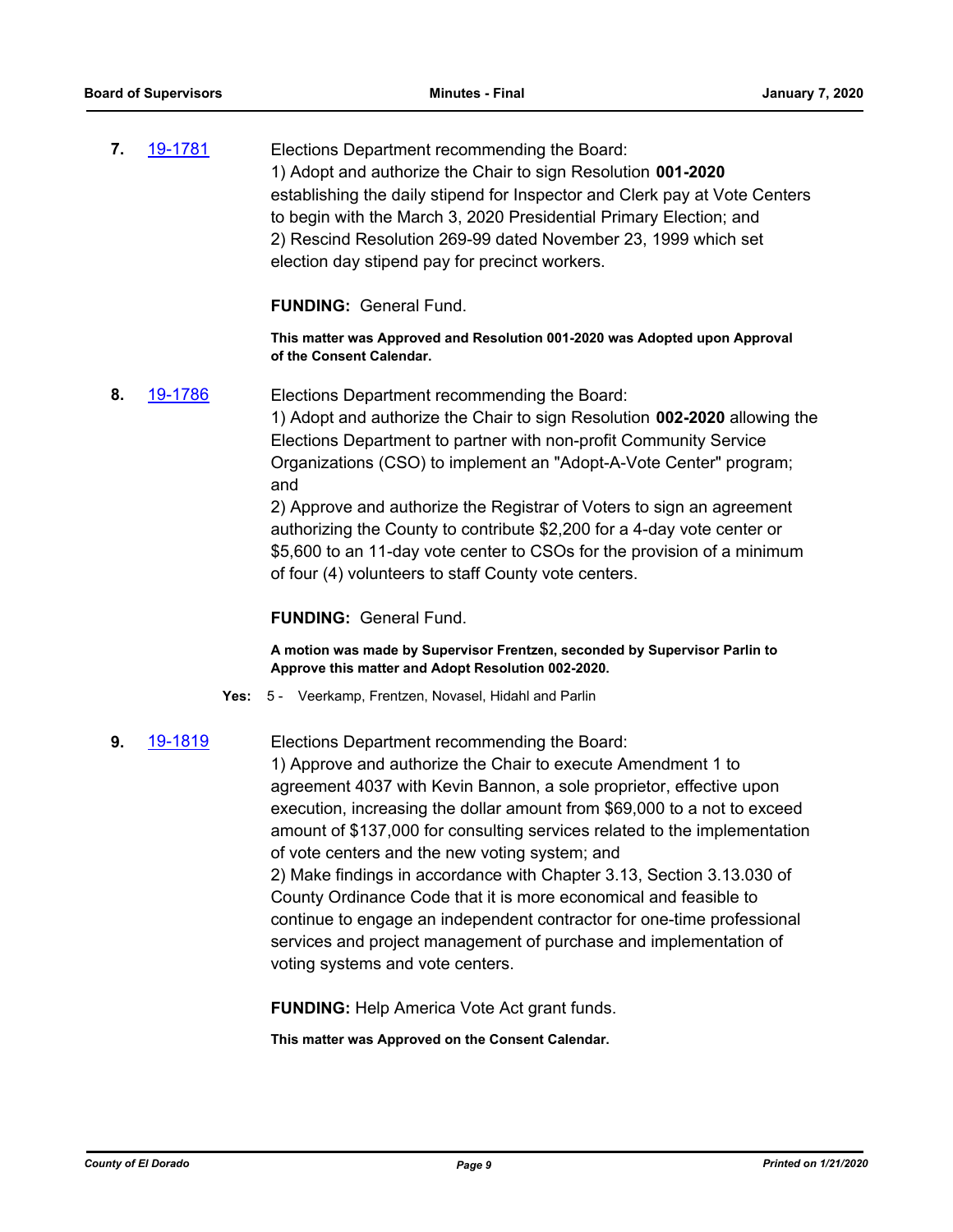**10.** [20-0007](http://eldorado.legistar.com/gateway.aspx?m=l&id=/matter.aspx?key=27211) Human Resources Department recommending the Board approve and adopt Board of Supervisors Policy **E-6** - Employee Identification Badge Policy.

**FUNDING:** Varies.

**Board of Supervisors Policy E-6 was Adopted upon Approval of the Consent Calendar.**

**11.** [20-0008](http://eldorado.legistar.com/gateway.aspx?m=l&id=/matter.aspx?key=27212) Human Resources Department recommending the Board approve and adopt the revised department-specific class specification for the Assessor's Office: Assistant Assessor.

### **FUNDING:** N/A

**This matter was Approved on the Consent Calendar.**

**12.** [20-0003](http://eldorado.legistar.com/gateway.aspx?m=l&id=/matter.aspx?key=27207) Human Resources Department recommending the Board: 1) Adopt and authorize the Chair to sign Resolution **003-2020** adopting a new salary scale for the Correctional Lieutenant classification retroactive to November 9, 2019, to comply with the Memorandum of Understanding between the County of El Dorado and the El Dorado County Managers' Association, Article 5, Section 1.C, and authorizing the compensation of employee(s) in the Correctional Lieutenant classification for back pay resulting from the delay in implementation of the required salary increase; and

2) Order the Auditor-Controller's Office to implement the salary increases retroactive to the pay period including November 9, 2019 through pay period 1 of 2020 (January 3, 2020), and compensate employee(s) in the Correctional Lieutenant classification for back pay resulting from the delay in implementation of the required salary increase.

**FUNDING:** General Fund**.**

**This matter was Approved and Resolution 003-2020 was Adopted upon Approval of the Consent Calendar.**

**Supervisor Frentzen registered a No vote on this matter based on the Agreement being retroactive.**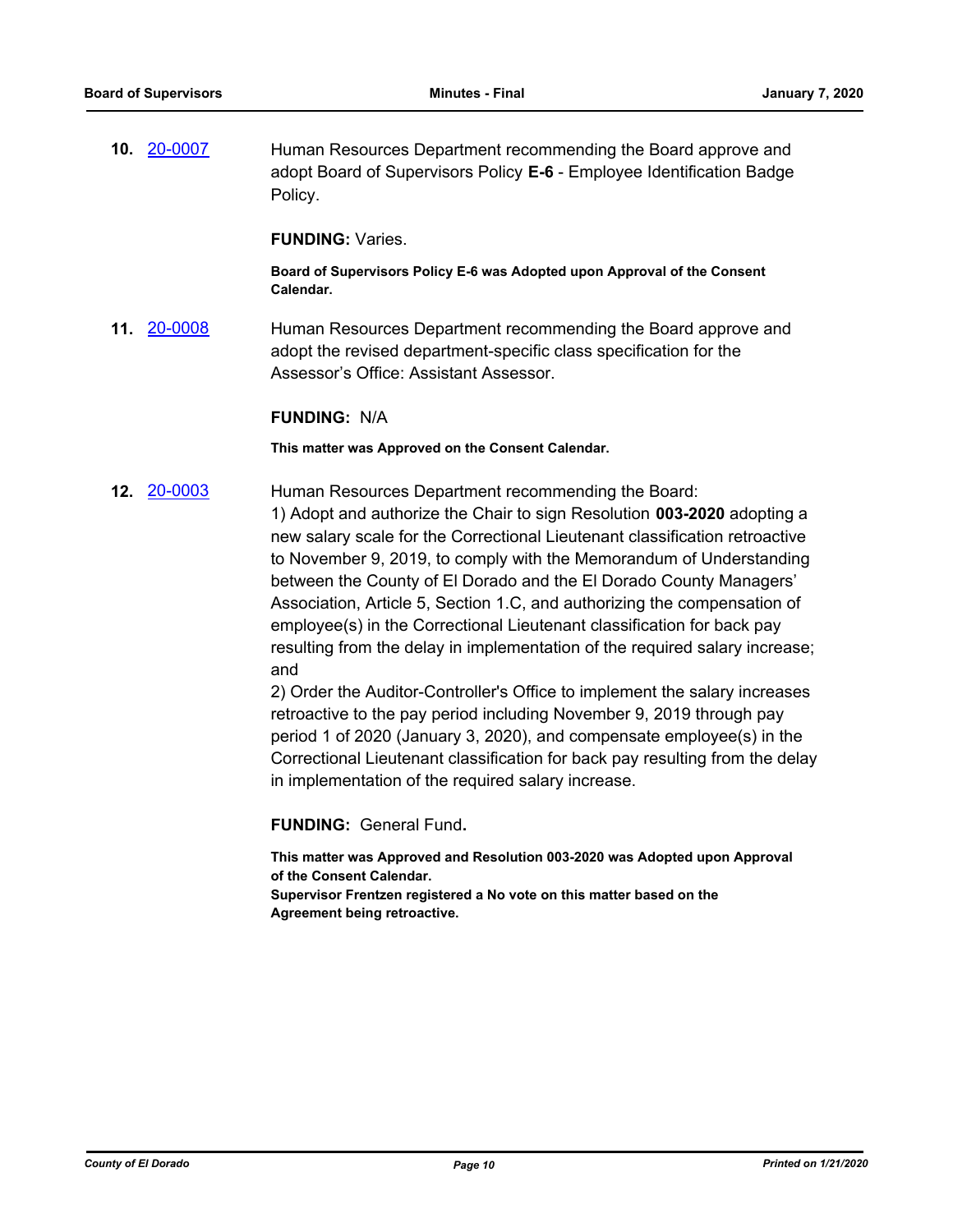## **HEALTH AND HUMAN SERVICES - CONSENT ITEMS**

**13.** [19-1842](http://eldorado.legistar.com/gateway.aspx?m=l&id=/matter.aspx?key=27166) Health and Human Services Agency recommending the Board receive and file El Dorado County's Data Notebook 2019 for California Behavioral Health Boards and Commissions.

#### **FUNDING:** N/A

#### **This matter was Approved on the Consent Calendar.**

**14.** [19-1859](http://eldorado.legistar.com/gateway.aspx?m=l&id=/matter.aspx?key=27183) Health and Human Services Agency (HHSA) recommending the Board: 1) Approve the Children's Medical Services Program Budgets and Work Plans for the County of El Dorado for Fiscal Year 2019-2020 for the provision of required preventive and specialized health care services to children from birth to 21 years of age who are afflicted with life-threatening and/or severe life-altering chronic medical conditions, with an estimated maximum reimbursement amount of \$1,351,570;

> 2) Delegate authority to the HHSA Director to execute the Certification Statements and any additional documents related to this funding, if any; and

3) Authorize the HHSA Director or the Chief Fiscal Officer to execute any required fiscal and programmatic reports.

**FUNDING:** 59% Federal Children's Medical Services Allocation, 31% State Children's Medical Services Allocations, 6% Public Health Realignment Fund Match, 2% Social Services Realignment Fund Match, and 2% County General Fund Match.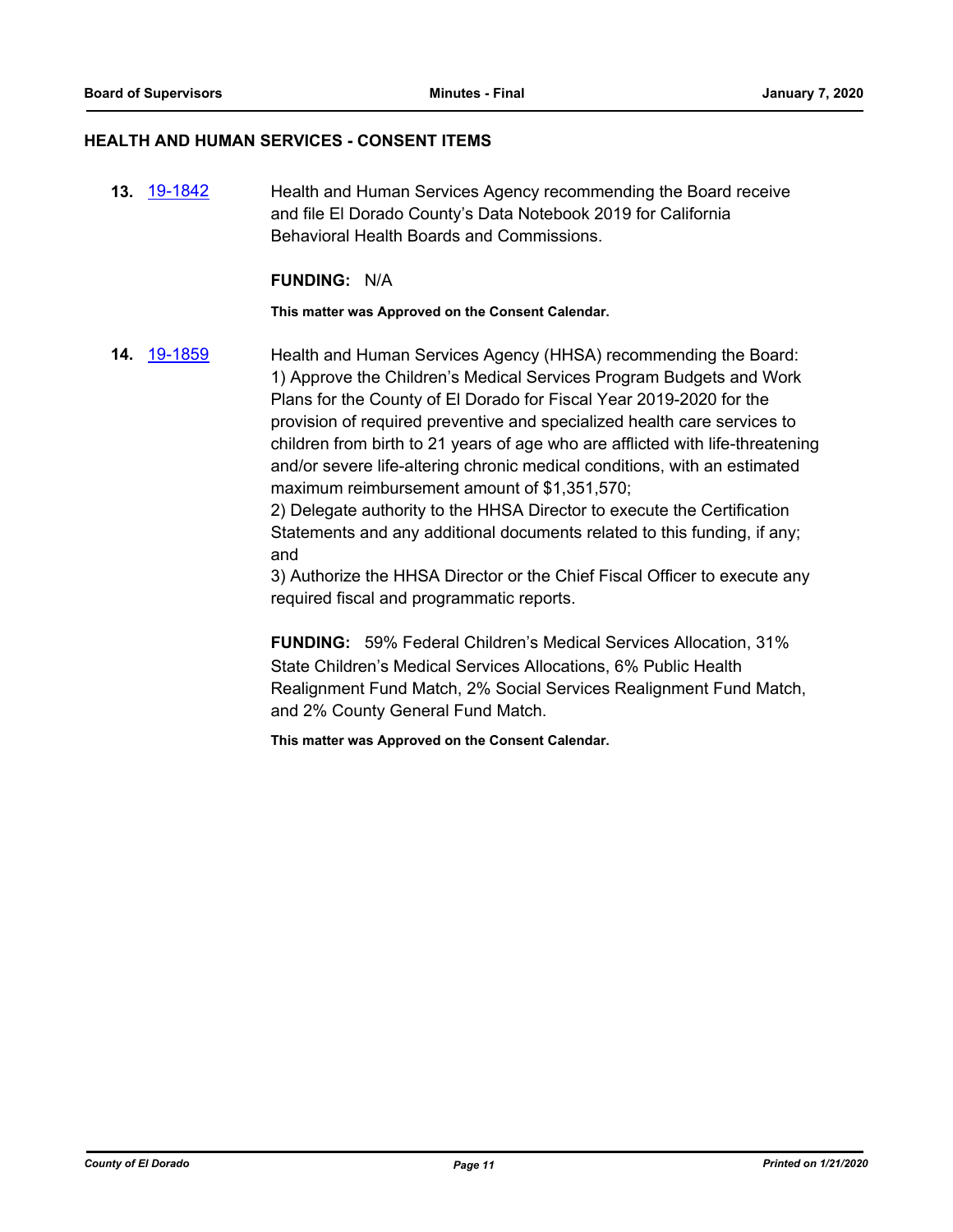#### **LAND USE AND DEVELOPMENT - CONSENT ITEMS**

**15.** [19-1119](http://eldorado.legistar.com/gateway.aspx?m=l&id=/matter.aspx?key=26441) Department of Transportation recommending the Board: 1) Make findings in accordance with Chapter 3.13, Section 3.13.030 of County Ordinance Code that it is more economical and feasible to engage an independent contractor for on-call environmental review services;

2) Approve and authorize the Chair to sign Agreement for Services 4201 with Ascent Environmental, Inc. in the not-to-exceed amount of \$300,000, for a term to become effective upon execution by both parties and expiring three years thereafter, to provide as-needed environmental review services for the West Slope;

3) Approve and authorize the Chair to sign Agreement for Services 4203 with Helix Environmental Planning, Inc. in the not-to-exceed amount of \$300,000, for a term to become effective upon execution by both parties and expiring three years thereafter, to provide as-needed environmental review services for the West Slope; and

4) Approve and authorize the Chair to sign Agreement for Services 4403 with Sycamore Environmental Consultants, Inc. in the not-to-exceed amount of \$300,000, for a term to become effective upon execution by both parties and expiring three years thereafter, to provide as-needed environmental review services for the West Slope.

**FUNDING:** Various Capital Improvement Program and other funding sources that fund Department of Transportation projects. (Local, State, and Federal Funds)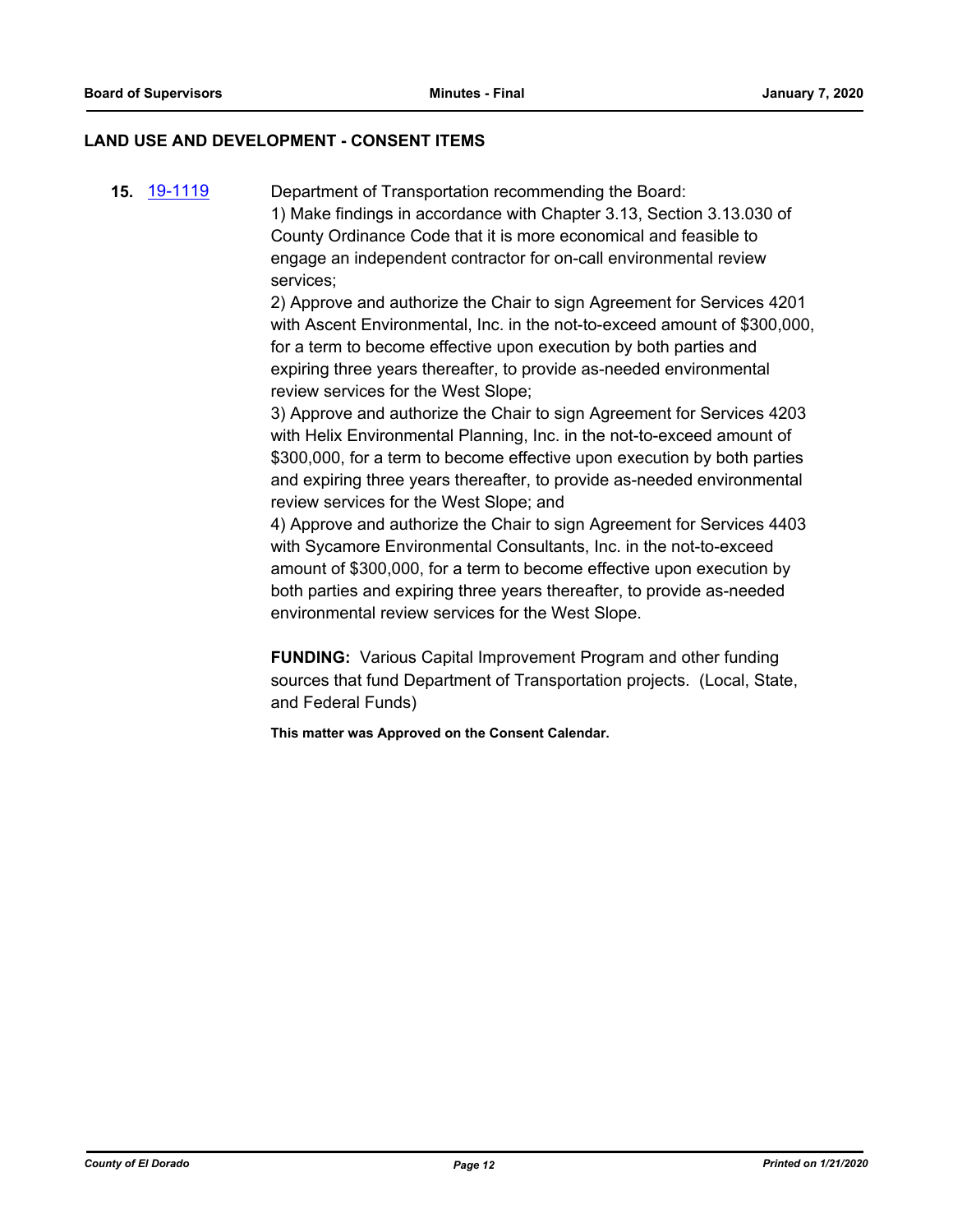|     | 16. 19-1780 | Department of Transportation recommending the Board:<br>1) Approve the \$7,000 price decrease on the FY 2019/20 Fixed Asset<br>List for the roller bringing the total from \$55,000 to \$48,000;<br>2) Approve the \$7,000 price increase on the FY 2019/20 Fixed Asset List<br>for the paint legend truck, bringing the new total from \$85,000 to \$92,000;<br>3) Make findings that the purchase of one (1) Chevrolet Silverado paint<br>legend truck is exempt from competitive bidding in accordance with<br>Purchasing Ordinance 3.12.160 Section D;<br>4) Authorize the Purchasing Agent to utilize the State of California<br>competitively bid contract #1-18-23-20D for the acquisition of one (1)<br>Chevrolet Silverado paint legend truck; and<br>5) Authorize the Purchasing Agent to sign the purchase order to the<br>awarded State of California vendor, Winner Chevrolet of Elk Grove, CA in<br>the amount of \$85,108 plus applicable fees and taxes (estimated at<br>\$6,422) for a one time purchase for one (1) Chevrolet Silverado paint<br>legend truck following board approval. |
|-----|-------------|-----------------------------------------------------------------------------------------------------------------------------------------------------------------------------------------------------------------------------------------------------------------------------------------------------------------------------------------------------------------------------------------------------------------------------------------------------------------------------------------------------------------------------------------------------------------------------------------------------------------------------------------------------------------------------------------------------------------------------------------------------------------------------------------------------------------------------------------------------------------------------------------------------------------------------------------------------------------------------------------------------------------------------------------------------------------------------------------------------------|
|     |             | <b>FUNDING: Road Fund.</b>                                                                                                                                                                                                                                                                                                                                                                                                                                                                                                                                                                                                                                                                                                                                                                                                                                                                                                                                                                                                                                                                                |
|     |             | This matter was Approved on the Consent Calendar.                                                                                                                                                                                                                                                                                                                                                                                                                                                                                                                                                                                                                                                                                                                                                                                                                                                                                                                                                                                                                                                         |
| 17. | 19-1838     | Department of Transportation recommending the Board consider the<br>following:<br>1) Approve and authorize the Chair to sign the Notice of Acceptance with<br>Western Engineering Contractors, Inc., for the El Dorado Hills Boulevard<br>Bike Path: Governor Drive to Brittany Place Project, CIP<br>72311/36105012, Contract 3825; and<br>2) Approve and authorize the Clerk of the Board to release the Payment<br>and Performance Bonds to the Surety upon notification from the<br>Department of Transportation, after the one-year guarantee period.<br><b>FUNDING:</b> Congestion Mitigation and Air Quality Program (77%),<br>Regional Surface Transportation Program - Exchange Funds (<1%), and<br>Regional Surface Transportation Program - Urban State Block Grant<br>(23%). (Federal Funds)<br>This matter was Approved on the Consent Calendar.                                                                                                                                                                                                                                             |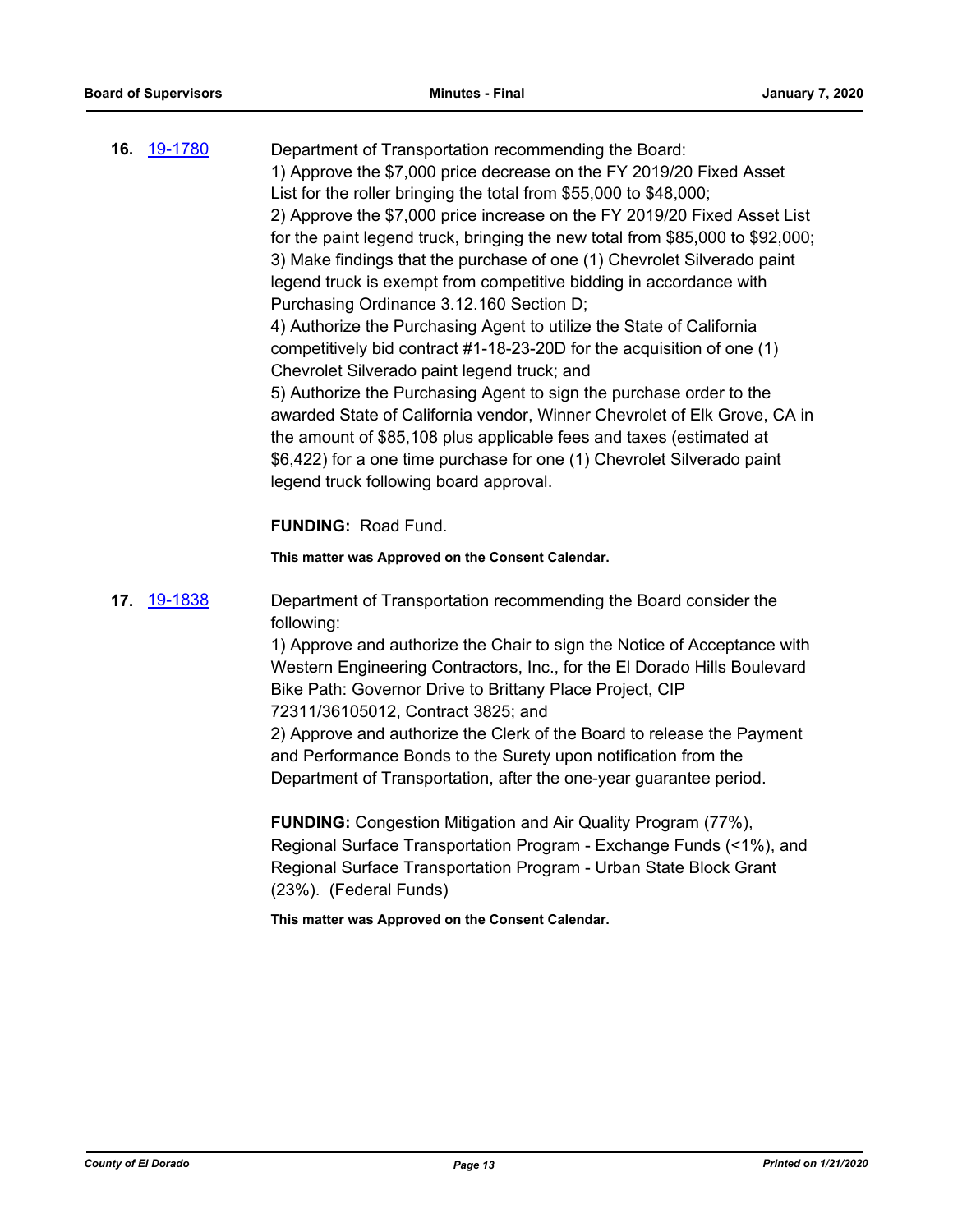|  | 18. 20-0001 | Surveyor's Office recommending the Board:                                  |
|--|-------------|----------------------------------------------------------------------------|
|  |             | 1) Acknowledge and consent to the making of an Irrevocable Offer of        |
|  |             | Dedication for a Road Right of Way (In Fee) and Slope Easement on a        |
|  |             | portion of Assessor's Parcel Number 115-040-010, located in El Dorado      |
|  |             | Hills, District 1;                                                         |
|  |             | 2) Acknowledge and consent to the making of an Irrevocable Offer of        |
|  |             | Dedication for a Drainage Easement on a portion of Assessor's Parcel       |
|  |             | Number 115-040-010, located in El Dorado Hills, District 1;                |
|  |             | 3) Authorize the Chair to sign the Consent to the Making of an Irrevocable |
|  |             | Offer of Dedication for the Road Right of Way (In Fee) and Slope           |
|  |             | Easement and to record the Irrevocable Offer of Dedication with the        |
|  |             | Consent attached. Authorization for recording said Offer is pursuant to    |
|  |             | Government Code Section 7050; and                                          |
|  |             | 4) Authorize the Chair to sign the Consent to the Making of an Irrevocable |
|  |             | Offer of Dedication for the Drainage Easement and to record the            |
|  |             | Irrevocable Offer of Dedication with the Consent attached. Authorization   |
|  |             | for recording said Offer is pursuant to Government Code Section 7050.      |
|  |             | FIININIA. NIA                                                              |

## **FUNDING**: N/A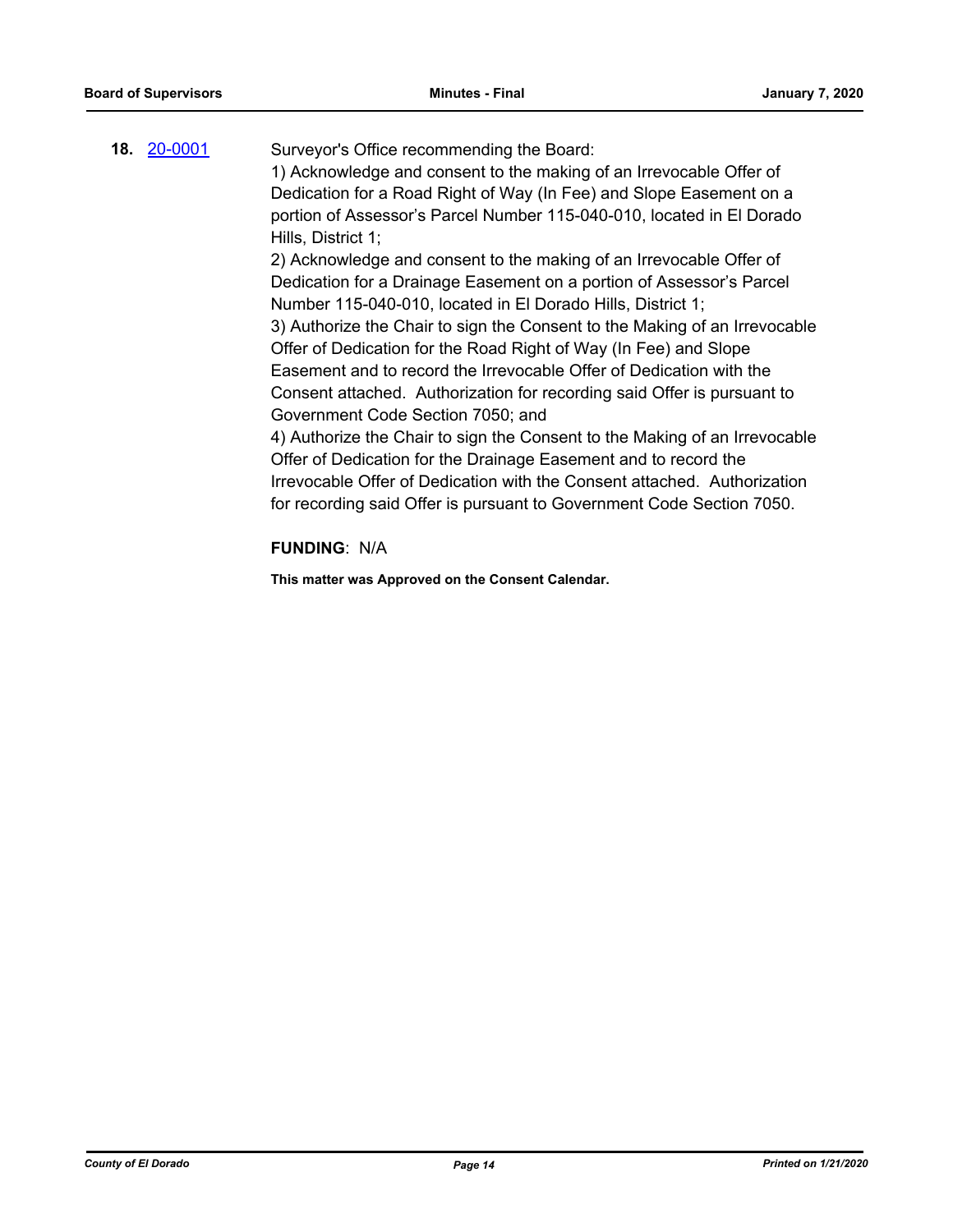#### **LAW AND JUSTICE - CONSENT ITEMS**

**19.** [19-1857](http://eldorado.legistar.com/gateway.aspx?m=l&id=/matter.aspx?key=27181) Sheriff's Office recommending the Board approve the following: 1) Dispense with the formal bidding process in accordance with Purchasing Ordinance 3.12.16, Section D; 2) Authorize the Purchasing Agent to utilize the National Intergovernmental Purchasing Alliance (NIPA) competitively bid Contract 2018011 for the acquisition of replacement and additional tier one hard drives to increase data storage space; and 3) Authorize the Purchasing Agent to sign a purchase order to the awarded State vendor, CDW-G of Chicago, IL. in the amount of \$198,270.00 plus applicable delivery, fees and taxes (estimated at \$13,165.00) for a one-time purchase following Board approval. **FUNDING:** General Fund.

**This matter was Approved on the Consent Calendar.**

**20.** [20-0004](http://eldorado.legistar.com/gateway.aspx?m=l&id=/matter.aspx?key=27208) Sheriff's Office recommending the Board approve and authorize the Chair to sign and execute a reimbursement agreement between the County and the El Dorado Union High School District for reimbursement of funds in the amount of \$54,575 for the grant performance period that ends June 30, 2020 from the Prop 56 Tobacco Tax Grant program for the installation of Fly Sense™ Vape Sensors.

**FUNDING:** Prop 56 Tobacco Tax Grant.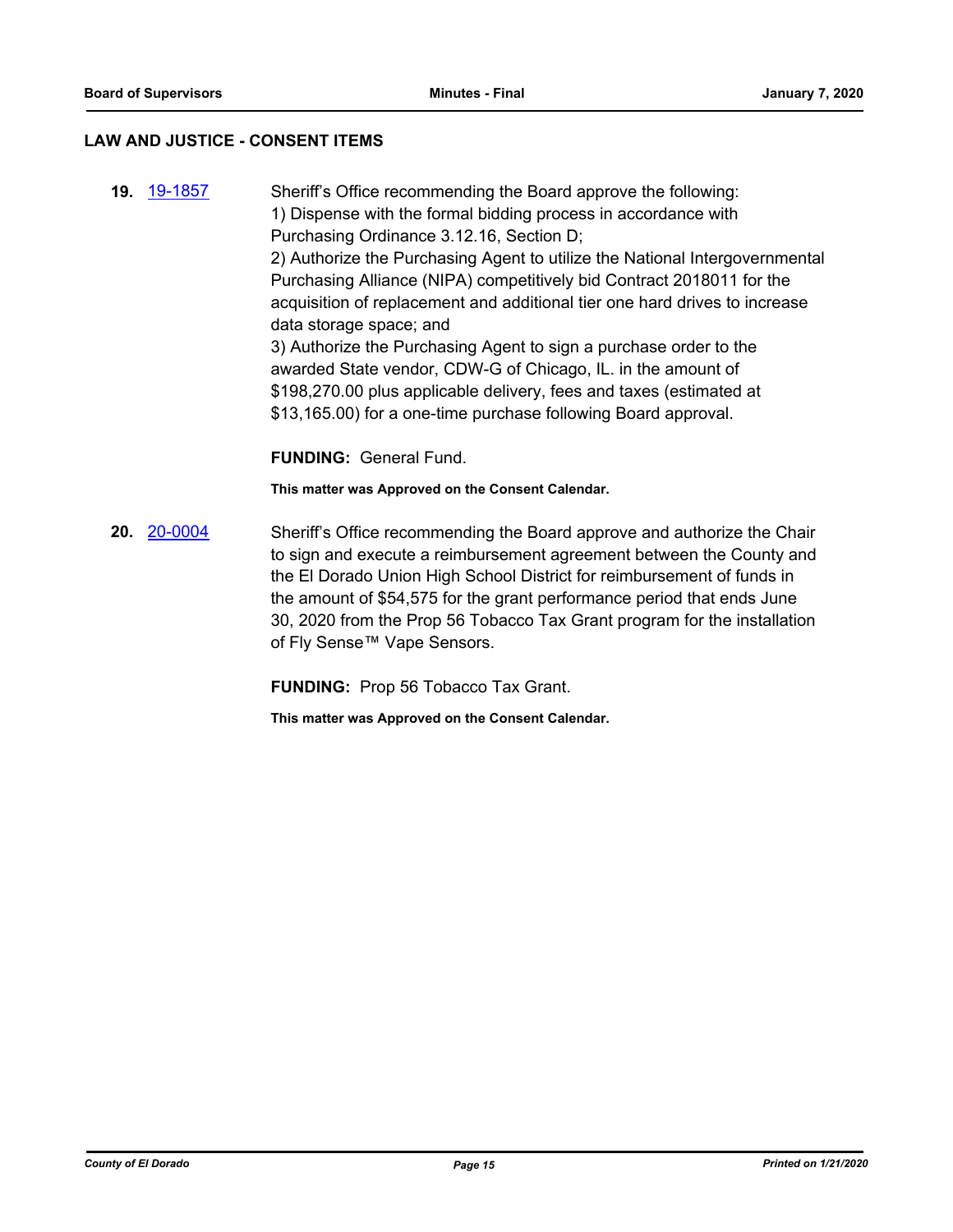| 21. 19-1879 | Sheriff's Office recommending the Board:                                  |
|-------------|---------------------------------------------------------------------------|
|             | 1) Approve the use of Special Revenue Funds in the amount of \$22,000     |
|             | for Investigations Interview Room equipment;                              |
|             | 2) Approve an updated Fixed Asset List, increasing the total fixed assets |

budget from \$3,212,800 to \$3,347,000 with no increase to net county cost;

3) Approve and authorize the Chair to sign Agreement for Services 4464 (FENIX 4464) with Green Valley Mortuary, Ltd for the provision of transportation services for a not to exceed amount of \$150,000.00 with an effective date retroactive to January 1, 2020 and extending through December 31, 2023;

4) Approve and authorize the Chair to sign Agreement for Services 4333 (FENIX 4333) with Sacramento County Coroner for the provision of personnel, equipment, support relating to morgue services as necessary for a not to exceed amount of \$225,000.00 with an effective date retroactive to January 1, 2020 and extending through June 30, 2023; and 5) Approve budget transfer increasing revenues and appropriations in the Sheriff's Office Fiscal year 2019-2020 Budget by \$22,000 drawing down from State Asset Seizure and shifting funds from 40 character budgets to 60 character budgets. (4/5 vote required)

**FUNDING:** Special Revenue Funds.

**This matter was Approved on the Consent Calendar. Supervisor Frentzen registered a No vote on this matter based on the Agreement being retroactive.**

## **END CONSENT CALENDAR**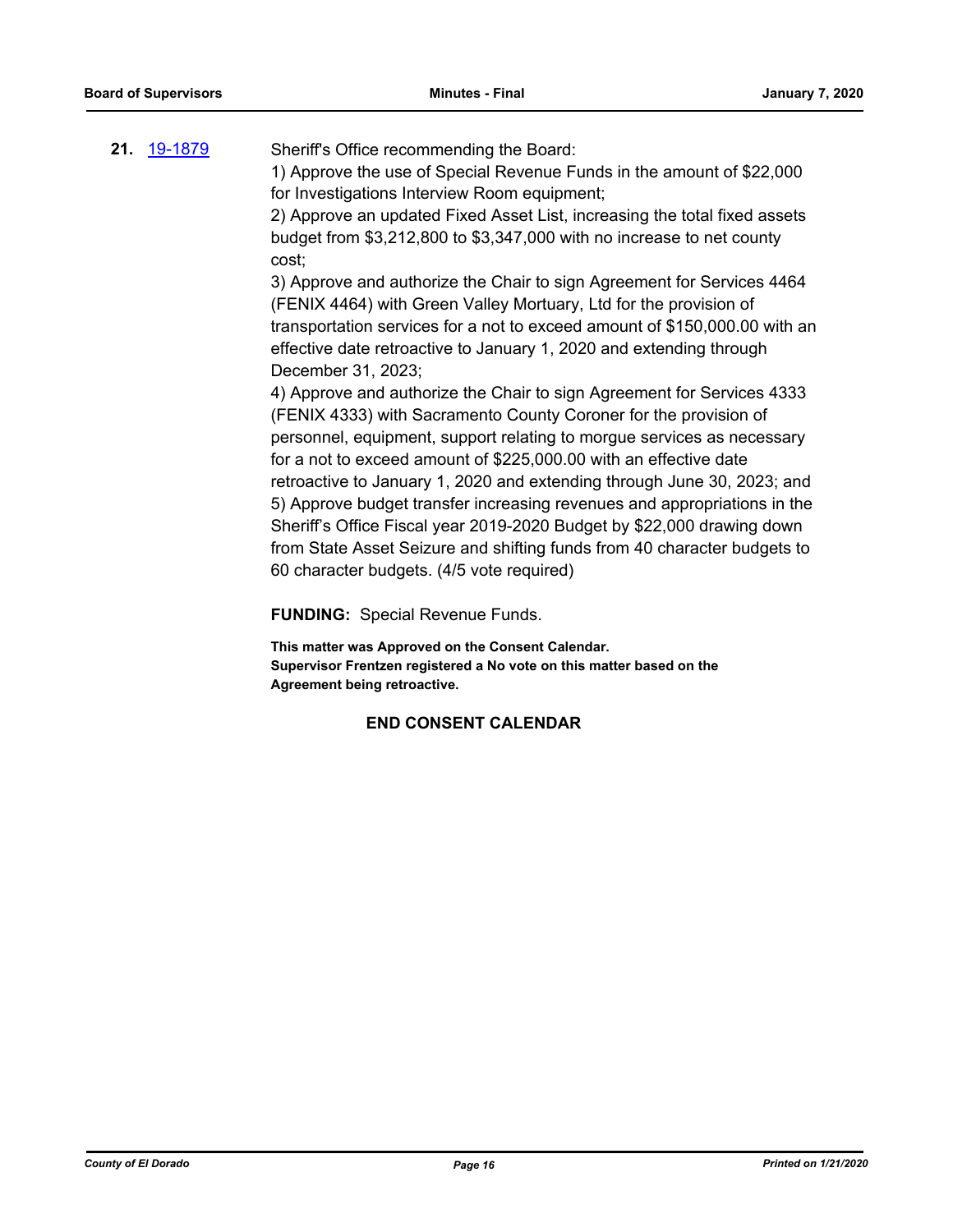#### **DEPARTMENT MATTERS (Items in this category may be called at any time)**

**22.** [19-1770](http://eldorado.legistar.com/gateway.aspx?m=l&id=/matter.aspx?key=27094) Department of Transportation recommending the Board: 1) Allocate \$40,000 Economic Development - Transient Occupancy Tax Funds towards an educational campaign for Measure M, snow removal equipment acquisition, that has been placed on the March 3, 2020 Presidential Primary Election; and 2) Approve and authorize the Chair to sign the related Budget Transfer.

**FUNDING:** Economic Development - Transient Occupancy Tax.

**This matter was Continued off Calendar upon Approval of the Consent Calendar.**

**Yes:** 5 - Veerkamp, Frentzen, Novasel, Hidahl and Parlin

(4/5 vote required) (Est. Time: 15 Min.)

**23.** [19-1844](http://eldorado.legistar.com/gateway.aspx?m=l&id=/matter.aspx?key=27168) Chief Administrative Office recommending the Board consider the following:

> 1) Approve the use of the Fiscal Year 2019 Public Safety Power Shutoff (PSPS) Resiliency Allocation (\$399,490) as recommended by the El Dorado County Continuity Coordination Implementation Group and Sheriff's Office of Emergency Services; and

> 2) Approve and authorize the Chair to sign the attached budget transfer, increasing revenues and appropriations in the Sheriff's Office and the Chief Administrative Office. (Est. Time 20 Min.)

**FUNDING:** California Office of Emergency Services PSPS Resiliency Funding.

*Public Comment: K. Payne, J. Gainsbourgh*

**A motion was made by Supervisor Frentzen, seconded by Supervisor Hidahl to Approve this matter.**

**Yes:** 5 - Veerkamp, Frentzen, Novasel, Hidahl and Parlin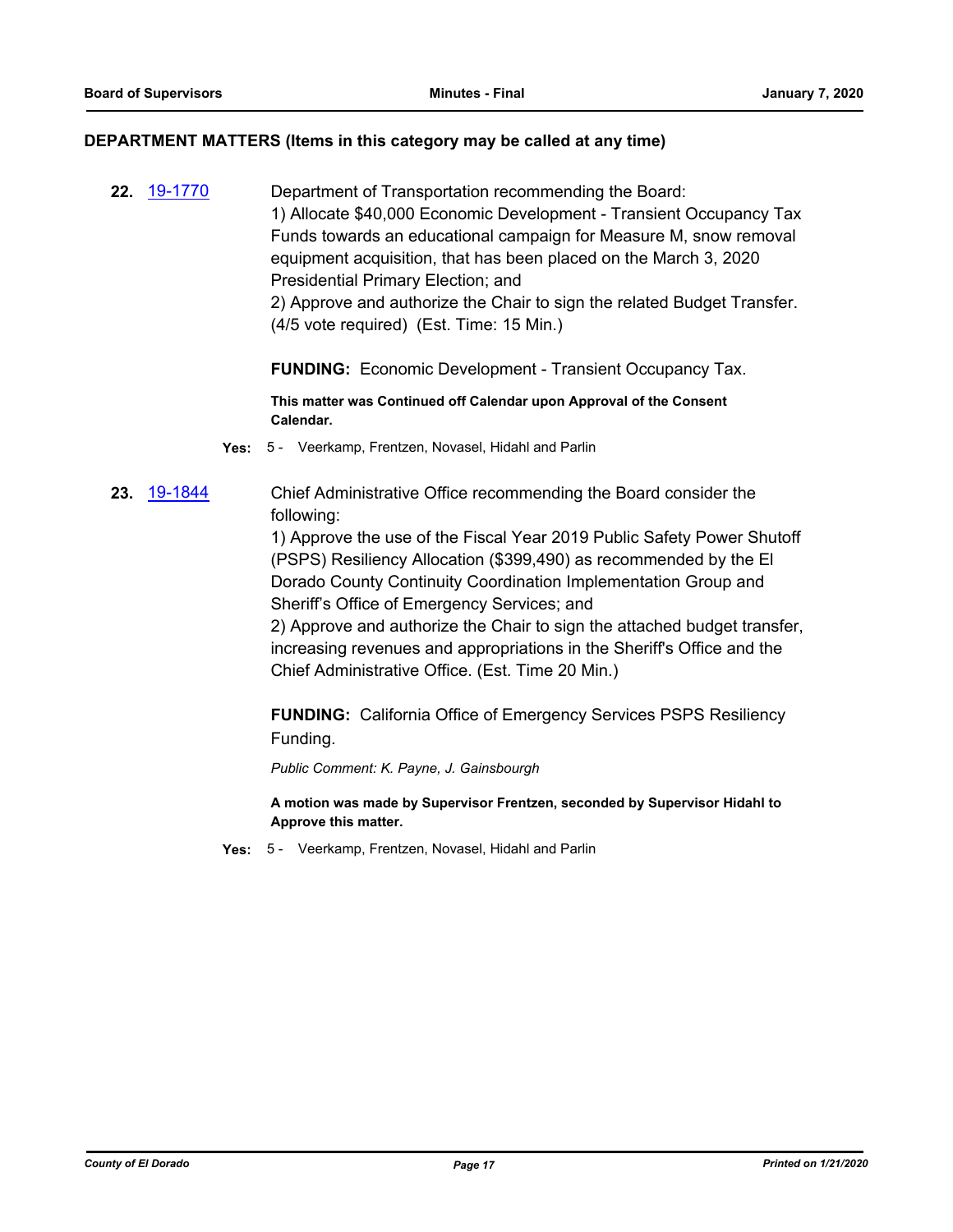**24.** [19-1793](http://eldorado.legistar.com/gateway.aspx?m=l&id=/matter.aspx?key=27117) Clerk of the Board recommending the Board make Board Member appointments to various Boards, Commissions or Committees for 2020:

## **Abandoned Vehicle Abatement Service JPA**

Appoint one (1) Member (Current: Supervisor Hidahl, since 2017) Appoint one (1) Alternate (Current: Supervisor Veerkamp, since 2013)

## **Behavioral Health Commission**

Appoint one (1) Member (Current: Supervisor Hidahl, since 2018)

### **California Identification Random Access Network**

Appoint one (1) Member (Current: Supervisor Hidahl, since 2017)

### **Capital Southeast Connector Joint Powers Authority**

Appoint one (1) Member (Current: Supervisor Hidahl, since 2017) Appoint one (1) Alternate (Current: Supervisor Veerkamp, since 2013)

## **Cemetery Advisory Committee**

Appoint one (1) Member & one (1) Alternate (Current Member: Supervisor Hidahl, since 2019)

## **Community Action Council**

Appoint one (1) Member & one (1) Alternate (Current Member: Supervisor Hidahl, since 2017; Current Alternate: Cindy Munt, since 2017) Appoint one (1) Member & one (1) Alternate (Current Member: Supervisor Frentzen, since 2015; Current Alternate: Elaine Gelber, since 2015) Appoint one (1) Member & one (1) Alternate (Current: Member Supervisor Veerkamp, since 2014; Current Alternate: Kathy Witherow)

## **El Dorado County Water Agency**

Appoint one (1) Member (Current: Supervisor Veerkamp, since 2013) Appoint one (1) Member (Current: Supervisor Frentzen, since 2015) Appoint one (1) Member (Current: Supervisor Parlin, since 2019)

# **El Dorado County Youth Commission (must be from a District which constitutes a major portion of the Western Slope)**

Appoint one (1) BOS Liaison (Current: Supervisor Veerkamp, since 2014)

#### **Evelyn Horn Scholarship Committee**

Appoint one (1) Member - Chair (Current: Supervisor Veerkamp, since 2019)

Appoint one (1) Member - Vice Chair (Current: Vacant)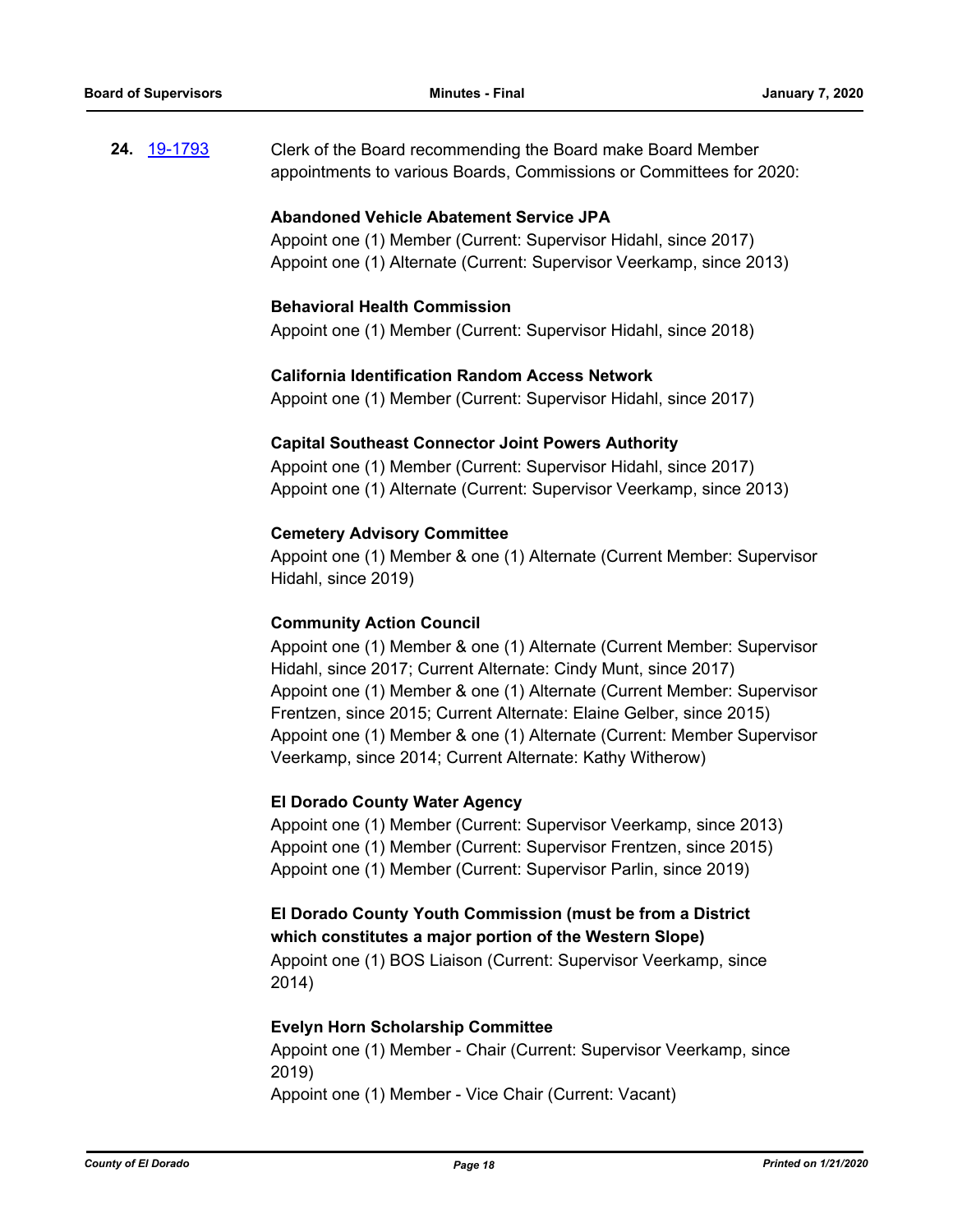#### **First 5 El Dorado Children and Families Commission**

Appoint one (1) Member - (Current: Supervisor Novasel, since 2015)

## **Golden Sierra Job Training Agency**

Appoint one (1) Member (Current: Supervisor Parlin, since 2019) Appoint one (1) Alternate (Current: Supervisor Frentzen, since 2015)

# **Golden State Finance Authority (This committee is connected to RCRC. The representative for RCRC needs to be the same for this committee)**

Appoint one (1) Member (Current: Supervisor Parlin, since 2019) Appoint one (1) Alternate (Current: Supervisor Veerkamp, since 2019)

## **Human Rights Commission**

Appoint one (1) Member (Current: Supervisor Novasel, since 2018) Appoint one (1) Member (Current: Supervisor Parlin, since 2019)

## I**ndian Gaming Local Community Benefit Committee**

Appoint one (1) Member (Current: Supervisor Parlin, since 2019) Appoint one (1) Member (Current: Supervisor Veerkamp, since 2013)

## **Local Agency Formation Commission (LAFCO)**

Appoint one (1) Member (Current: Supervisor Frentzen, since 2015) Appoint one (1) Member (Current: Supervisor Veerkamp, since 2015) Appoint one (1) Alternate (Current: Supervisor Hidahl, since 2019)

#### **Local Enforcement Agency Independent Hearing Panel**

Appoint one (1) Member (Current: Supervisor Hidahl, since 2017)

#### **Mountain Counties Air Basin Control Council**

Appoint one (1) Member (Current: Supervisor Parlin, since 2019) Appoint one (1) Alternate (Current: Supervisor Veerkamp, since 2019)

#### **National Association of Counties (NACo)**

Appoint one (1) Member (Current: Supervisor Hidahl, since 2017) Appoint one (1) Alternate Member (Current: Supervisor Veerkamp, since 2013)

#### **Rural Counties Environmental Services Joint Powers Authority**

Appoint one (1) Member (Current: Supervisor Parlin, since 2019)

## **Rural County Representatives of California (RCRC)**

Appoint one (1) Member (Current: Supervisor Parlin, since 2019) Appoint one (1) Alternate Member (Current: Supervisor Veerkamp, since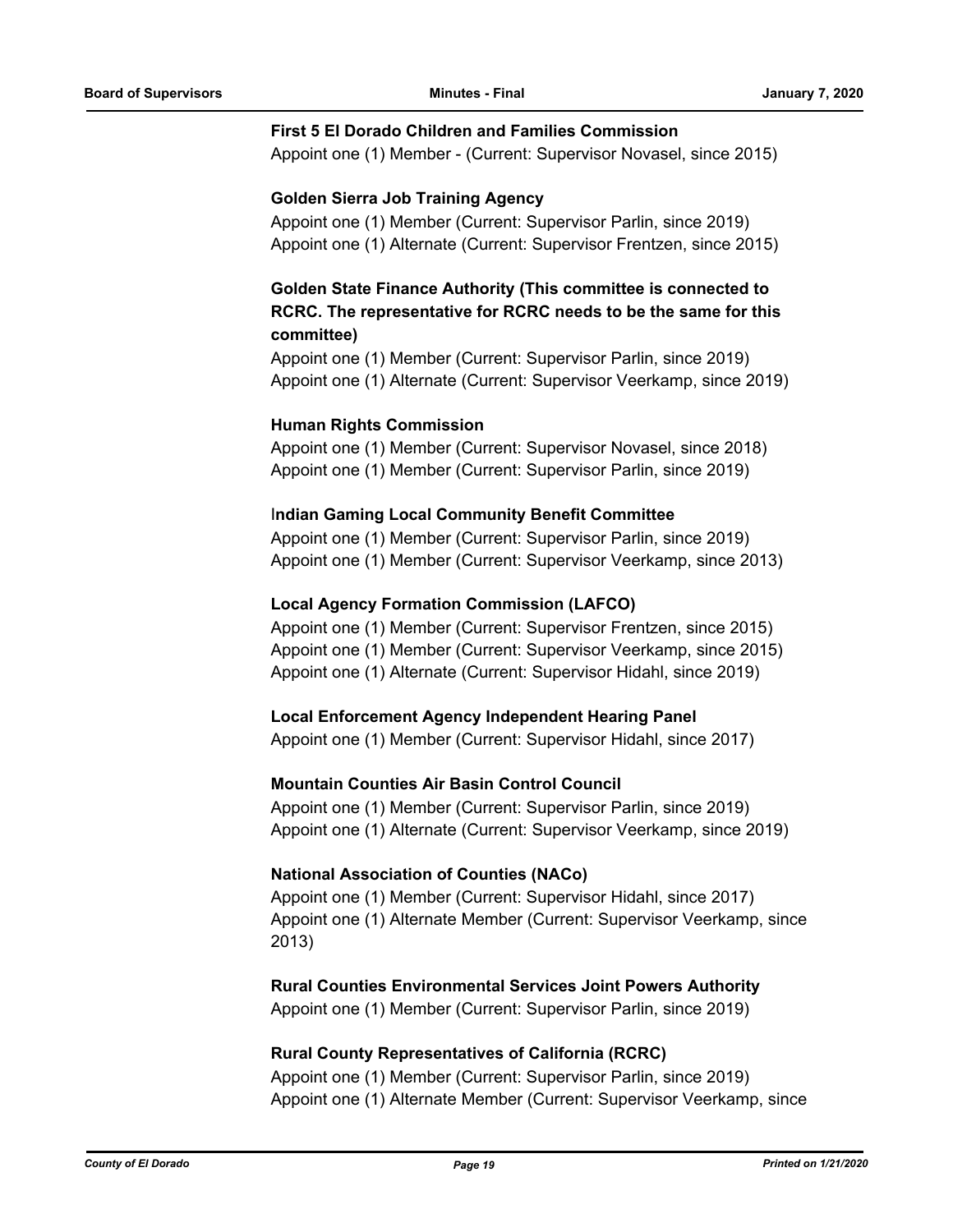## 2019)

**Sacramento Area Council of Governments (Directors shall serve at the pleasure of their appointing authority; however, each January appointments to be placed on agenda for Board determination).**  Appoint one (1) Member (Current: Supervisor Veerkamp, since 2013) Appoint one (1) Alternate Member (Current: Supervisor Frentzen, since 2015)

# **Sacramento-Placerville Transportation Corridor Joint Powers Authority**

Appoint one (1) Member (Current: Supervisor Frentzen, since 2015) Appoint one (1) Alternate Member (Current: Supervisor Hidahl, since 2017)

## **Sierra Nevada Conservancy Board**

Appoint one (1) Member (Current: Supervisor Parlin, since 2019) Appoint one (1) Alternate Member (Current: Supervisor Veerkamp, since 2013)

## **South Lake Tahoe Basin Waste Management Authority**

Appoint one (1) Member (Current: Supervisor Novasel, since 2015) Appoint one (1) Alternate Member (Current: Supervisor Veerkamp, since 2014)

## **South Lake Tahoe Recreation Facilities Joint Powers Authority**

Appoint one (1) Member (Current: Supervisor Novasel, since 2015) Appoint one (1) Alternate Member (Current: Supervisor Veerkamp, since 2014)

## **South Tahoe Redevelopment Successor Agency Oversight Board**

Appoint one (1) Member (Current: Supervisor Novasel, since 2016) Appoint one (1) Alternate (Current: Supervisor Veerkamp, since 2016)

## **Tahoe Conservancy**

Appoint one (1) Member (Current: Supervisor Novasel, since 2015) Appoint one (1) Alternate Member (Current: Supervisor Veerkamp, since 2019)

## **Tahoe Regional Planning Agency**

Appoint one (1) Member (Current: Supervisor Novasel, since 2015) Appoint one (1) 1st Alternate Member (Current: Supervisor Veerkamp, since 2014)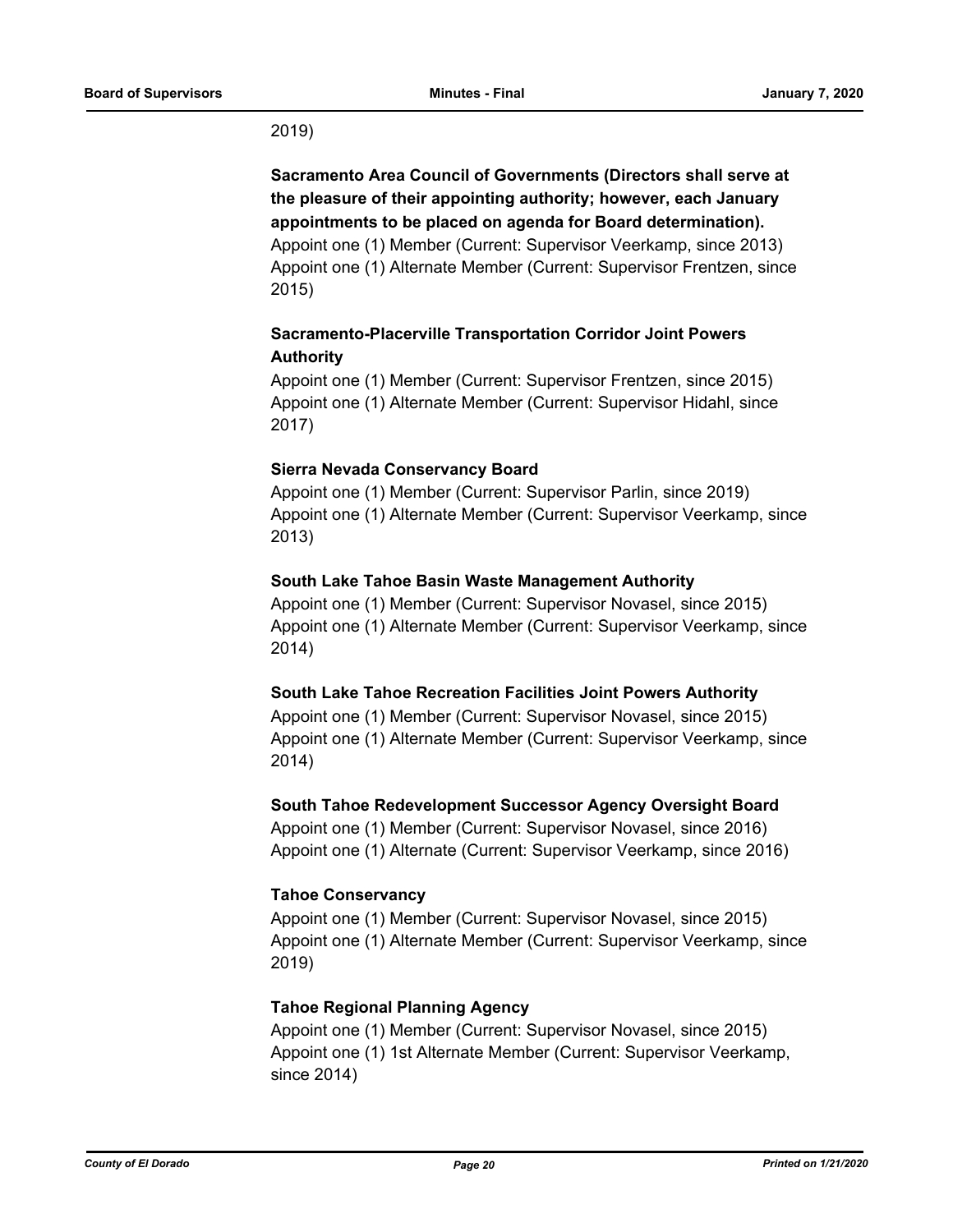#### **Tahoe Transportation District**

Appoint one (1) Member (Current: Supervisor Novasel, since 2015) Appoint one (1) Alternate Member (Current: Supervisor Veerkamp, since 2017)

## **Transit Authority**

Appoint one (1) Member (Current: Supervisor Hidahl, since 2017) Appoint one (1) Member (Current: Supervisor Veerkamp, since 2013) Appoint one (1) Member (Current: Supervisor Frentzen, since 2015) Appoint one (1) Alternate (Current: Supervisor Parlin, since 2019)

## **Transportation Commission**

Appoint one (1) Commissioner (Current: Supervisor Hidahl, since 2017) Appoint one (1) Commissioner (Current: Supervisor Veerkamp, since 2013) Appoint one (1) Commissioner (Current: Supervisor Frentzen, since 2015) Appoint one (1) Commissioner (Current: Supervisor Parlin, since 2019)

### **University of California-Cooperative Extension (UCCE)**

Appoint one (1) Member (Current: Supervisor Veerkamp, since 2013) (Est. Time: 15 Min.)

**A motion was made by Supervisor Frentzen, seconded by Supervisor Novael to have all Board appointments remain the same for 2020. The Board directed staff to return in March, to revisit the Board appointments to the Local Agency Formation Commission and the Sacramento Area Council of Governments.**

**Yes:** 5 - Veerkamp, Frentzen, Novasel, Hidahl and Parlin

## **10:00 A.M. - TIME ALLOCATION**

**25.** [19-1717](http://eldorado.legistar.com/gateway.aspx?m=l&id=/matter.aspx?key=27041) Chief Administrative Officer recommending the Board receive and file a presentation from the California State Association of Counties regarding current discussions and actions being taken as a result of the recent PG&E power outages as well as efforts to address impacts of the Public Safety Power Shutoff events, and provide direction to staff on appropriate next steps. (Est. Time: 1.5 Hr.)

## **FUNDING:** N/A

#### *Public Comment: K. Payne*

**The Board received a presentation from the California State Association of Counties regarding current discussions and actions being taken as a result of the recent PG&E power outages.**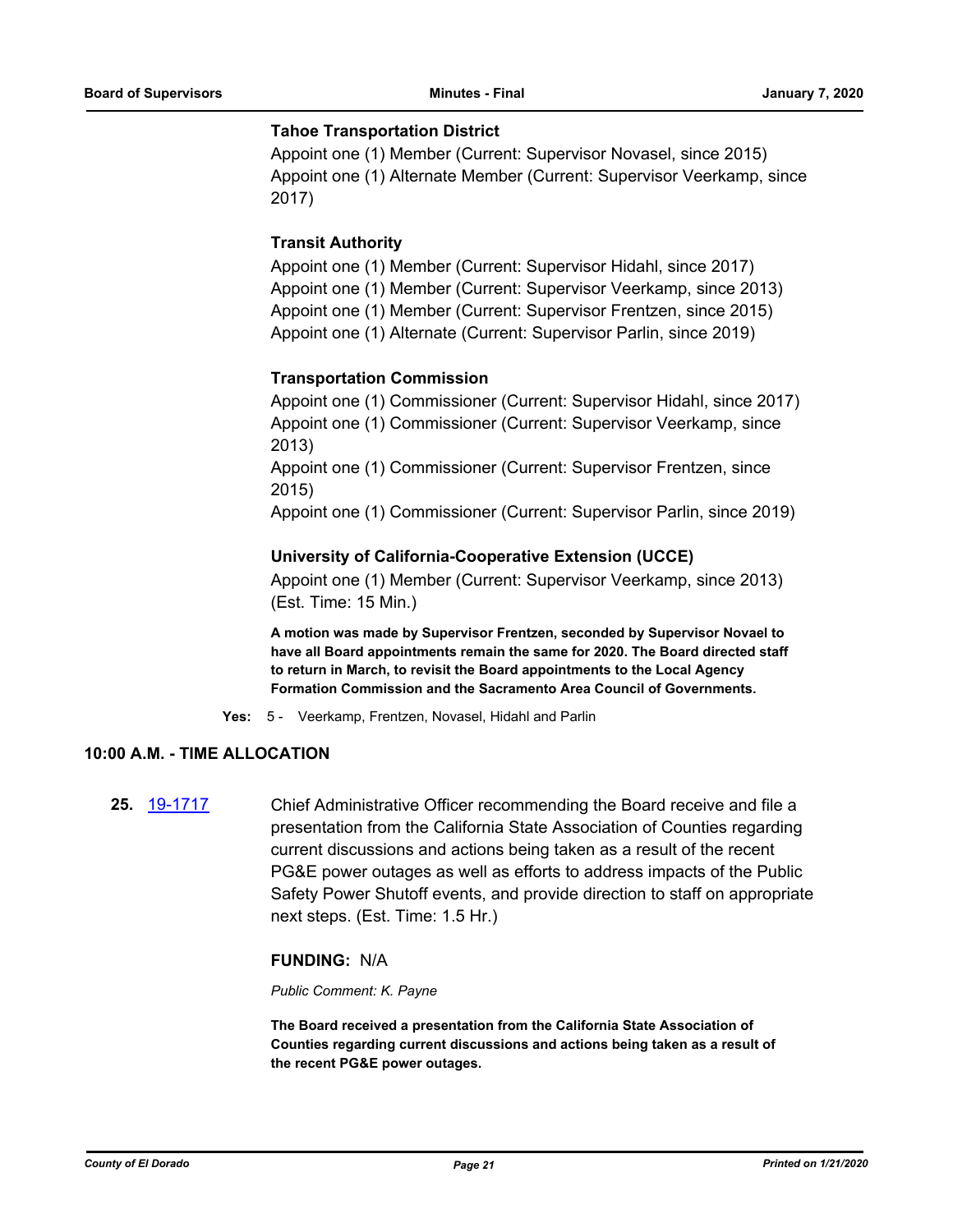## **11:00 A.M. - TIME ALLOCATION**

**26. 19-1828** Clerk of the Board requesting the Board reconsider Resolution 196-2019 (Legistar 19-1198 v1, 11/19/19) regarding adopting new bylaws for the Veterans Affairs Commission and the approval of Ordinance 5133 to repeal County Ordinance Code Article VIII Veterans Affairs Commission, pursuant to Board direction for reconsideration on December 10, 2019 (Legistar 19-1828 v1).

The Board may choose from the following options:

1) Not rescind Resolution 196-2019 and approve the Second Reading (Final Passage) of Ordinance 5133, Legistar Item 19-1198 version 2. This will establish the Veterans Affairs Commission through a Resolution with the revised bylaws adding a Board member to the Commission; or 2) Rescind Resolution 196-2019 and Continue the Second Reading (Final Passage) of Ordinance 5133 to January 14, 2020. If rescinding it is requested that the Board:

a) Provide direction to staff on changes to the Veterans Affairs Commission bylaws;

b) Direct staff to draft a new resolution establishing the Veterans Affairs Commission and bylaws;

c) Direct staff to make a clerical correction to Ordinance 5133 referencing the new resolution; and

d) Continue the Second Reading of Ordinance 5133, Legistar Item 19-1198 version 2 to January 28, 2020. (Est. Time: 30 Min.)

## **FUNDING:** N/A

**Items 26 and 27 were heard together.** 

**A motion was made by Supervisor Frentzen, seconded by Supervisor Parlin to rescind Resolution 196-2019 and Continue the Second Reading (Final Passage) of Ordinance 5133 to January 28, 2020. The Board directed staff to:**

**1) Remove a Board member as part of the membership to the Veterans Affairs Commission bylaws;**

**b) Draft a new resolution establishing the Veterans Affairs Commission and bylaws;** 

**c) Make a clerical correction to Ordinance 5133 referencing the new resolution; and**

**d) Continue the Second Reading of Ordinance 5133, Legistar Item 19-1198 version 2 to January 28, 2020.**

**Yes:** 5 - Veerkamp, Frentzen, Novasel, Hidahl and Parlin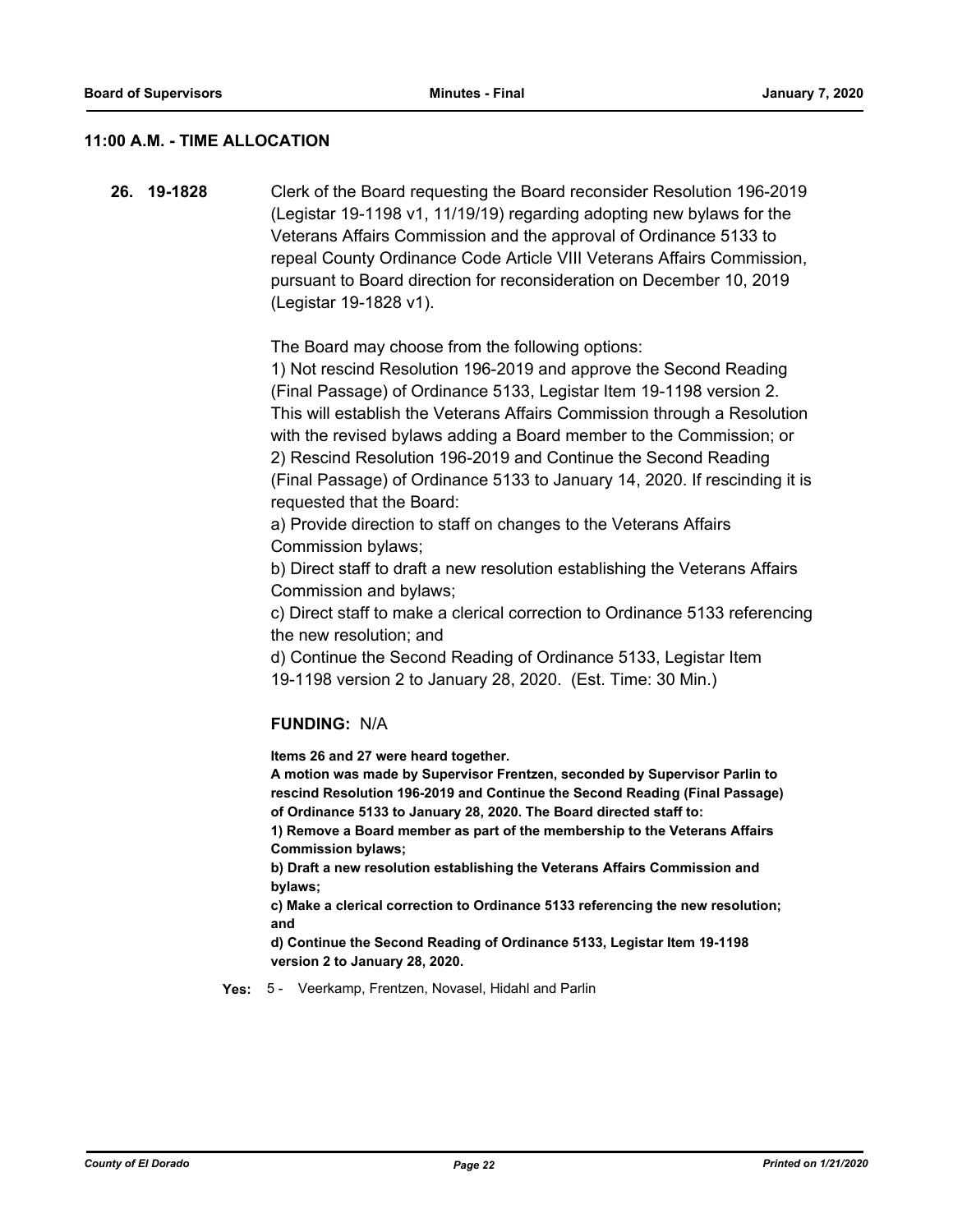**27. 19-1198** Supervisor Hidahl and the Veterans Affairs Commission recommending the Board approve the **Final Passage** (Second Reading) of Ordinance **5113** to repeal County Ordinance Code Article VIII. *Veterans Affairs Commission,* Chapter 2.20.510 et. seq. pursuant to Board direction on June 25, 2019. (Cont. 12/10/19, Item 16) (Est. Time: 5 Min.)

**Items 26 and 27 were heard together.** 

**A motion was made by Supervisor Frentzen, seconded by Supervisor Parlin to Continue Final Passage (Second Reading) of Ordinance 5113 to January 28, 2020 to include a clerical correction to the ordinance referencing the new resolution.**

**Yes:** 5 - Veerkamp, Frentzen, Novasel, Hidahl and Parlin

**28.** [19-1757](http://eldorado.legistar.com/gateway.aspx?m=l&id=/matter.aspx?key=27081) Chief Administrative Office, Facilities Division, recommending the Board consider the following:

> 1) Approve the use of the Design-Build construction project delivery method for the New Placerville Juvenile Hall Facility Project; 2) Authorize the release of a Request for Proposal for Construction Bridging Documents for the Placerville Juvenile Hall; and 3) Authorize the Chief Administrative Officer to submit a request to the United States Department of Justice to repay a portion of the grant funds for the South Lake Tahoe Juvenile Treatment Facility to be directed toward the new Placerville Juvenile Hall Project. (Est. Time: 30 Min.)

**FUNDING:** Senate Bill 81 Local Youthful Offender Rehabilitative Financing Program (\$9.6 million) and General Fund (\$5.9 million).

#### **Staff requesting this matter be Continued to January 14, 2020.**

**This matter was Continued to January 14, 2020 upon Approval of the Consent Calendar.**

- **Yes:** 5 Veerkamp, Frentzen, Novasel, Hidahl and Parlin
- **29.** [19-1594](http://eldorado.legistar.com/gateway.aspx?m=l&id=/matter.aspx?key=26918) Assessor, Auditor-Controller and Treasurer/Tax Collector recommending the Board receive a presentation and file an update relative to the implementation of the Megabyte Property Tax System. (Est. Time: 15 Min.)

*Public Comment: K. Payne*

**The Board received an update from the Assessor regarding the implementation of the Megabyte Property Tax System.**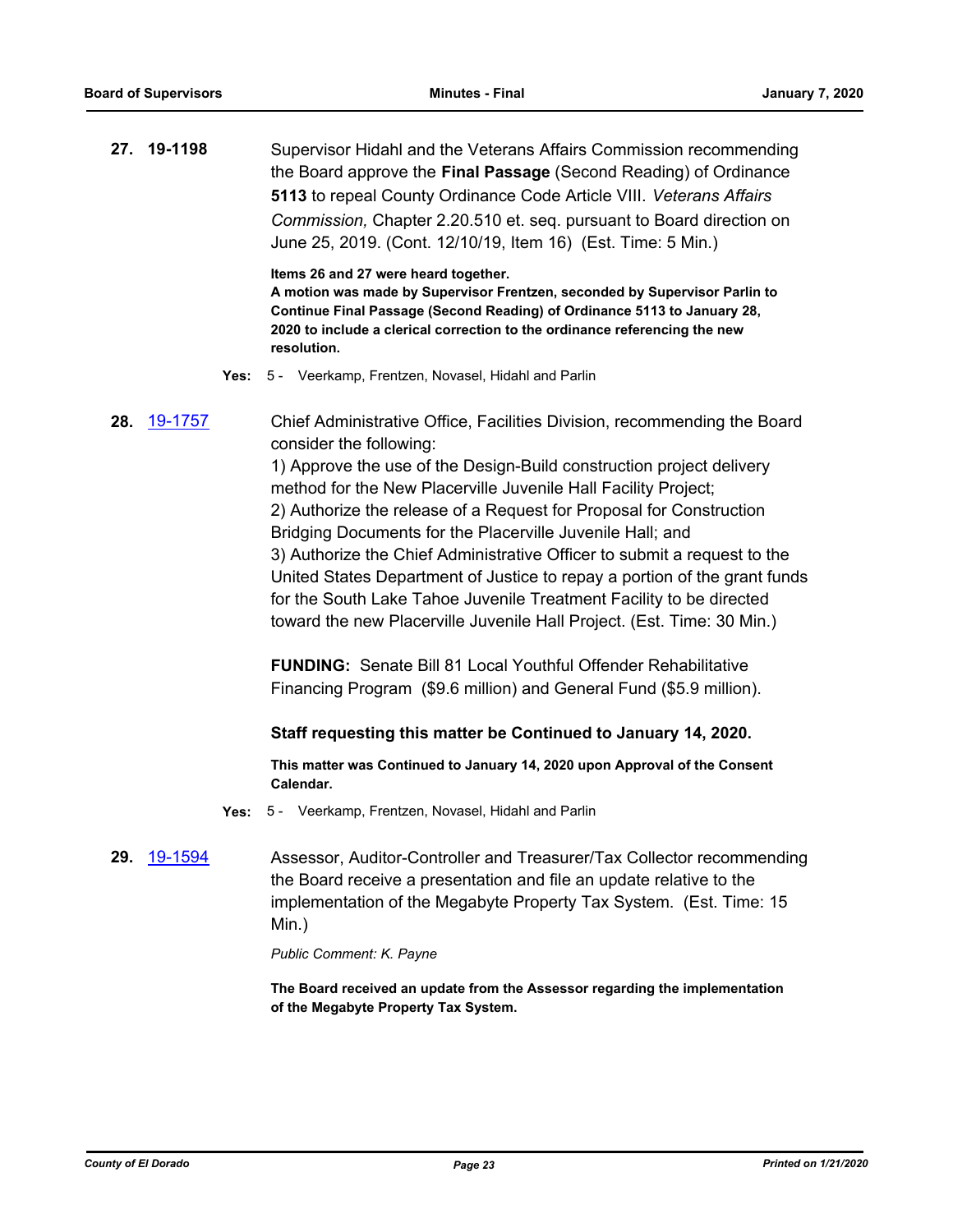#### **ITEMS TO/FROM SUPERVISORS**

**Supervisor Hidahl reported on the following: Cemetery Advisory Committee meeting. El Dorado Hills Community meeting.**

**Supervisor Novasel reported on the following: Wished everyone a Happy New Year.**

**Supervisor Parlin reported on the following: Thanked Department of Transportation. Cemetery Advisory Committee meeting. Cool/Pilot HIll residents meeting. Monthly meeting with Long Range Planning staff. Hidden Lakes Zone of Benefit meeting. Cool Community Hall dinner. Monthly meeting with Planning Commissioner.**

**Supervisor Frentzen reported on the following: Staff meetings.**

**Supervisor Veerkamp reported on the following: Sacramento Area Council of Governments Board meeting. Laurence Crabtree recognition. Office potluck. Agenda reviews. Water Agency meeting. Boys and Girls Club fundraiser. Art & Wine With Something MORE. Chocolate Affair.**

## **CAO UPDATE**

**Don Ashton, Chief Administrative Officer, reported on the following: Special Board meeting on January 13, 2020. Upcoming Board workshop in mid-February regarding land use.**

#### **ADJOURNED AT 12:32 P.M. in honor of Judge Patrick Riley.**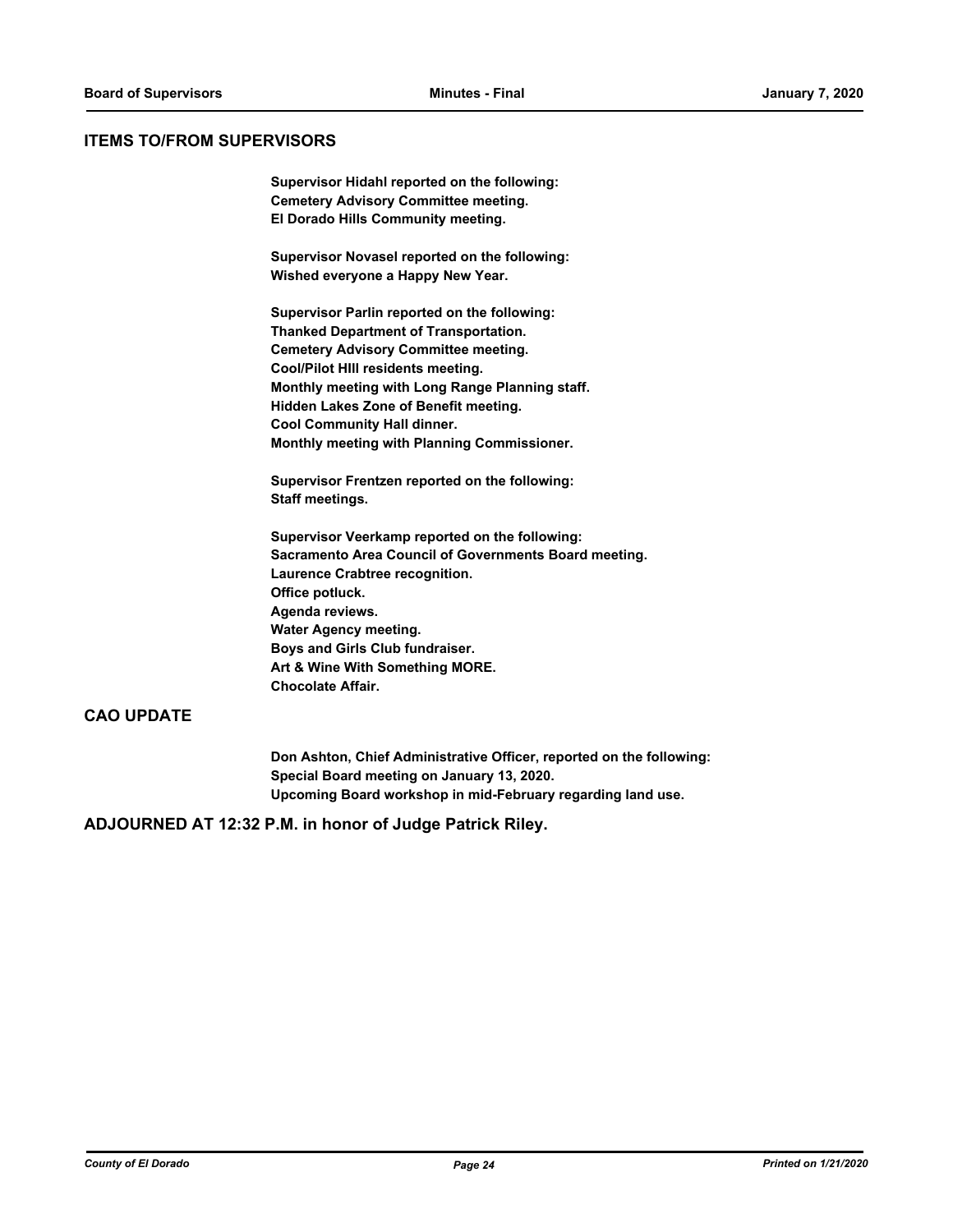## **CLOSED SESSION**

**30.** [19-1792](http://eldorado.legistar.com/gateway.aspx?m=l&id=/matter.aspx?key=27116) **Pursuant to Government Code Section 54957.6 - Conference with Labor Negotiator**: County Negotiator: Director of Human Resources and/or designee. Employee organizations: Operating Engineers Local No. 3 representing employees in the Trades & Crafts Bargaining Unit; El Dorado County Probation Officers Association; El Dorado County Employees' Association, Local 1, representing employees in the General, Professional, and Supervisory Bargaining Units; and El Dorado County Deputy County Counsel Association. (Est. Time: 15 Min.) **This matter was Continued off calendar. 31.** [20-0033](http://eldorado.legistar.com/gateway.aspx?m=l&id=/matter.aspx?key=27237) **Conference with Legal Counsel - Significant Exposure to Litigation** pursuant to Government Code Section 54956.9(d)(2). Number of potential cases: (1). (Est. Time: 10 Min.) **No Action Reported. All five Supervisors participated. 32.** [19-1860](http://eldorado.legistar.com/gateway.aspx?m=l&id=/matter.aspx?key=27184) **Pursuant to Government Code Section 54956.9(d)(1)- Existing Litigation**. Title: Claim of Terrie Cissna v. County of El Dorado; Sedgwick (formerly York Risk Services Group, Inc.), Worker's Compensation Claim Numbers ELAB-547929, ELAF-548483, ELAH-548961. (Est. Time: 5 Min.) **No Action Reported. All five Supervisors participated. 33.** [19-1861](http://eldorado.legistar.com/gateway.aspx?m=l&id=/matter.aspx?key=27185) **Pursuant to Government Code Section 54956.9(d)(1)- Existing Litigation**. Title: Claim of Mark Hangebrauck v. County of El Dorado; Sedgwick (formerly York Risk Services Group, Inc.), Worker's Compensation Claim Number ELAF-548369. (Est. Time: 5 Min.) **No Action Reported. All five Supervisors participated. 34.** [19-1862](http://eldorado.legistar.com/gateway.aspx?m=l&id=/matter.aspx?key=27186) **Pursuant to Government Code Section 54956.9(d)(1)- Existing Litigation**. Title: Claim of Jeremy Funk v. County of El Dorado; Sedgwick (formerly York Risk Services Group, Inc.), Worker's Compensation Claim Number ELAG-548601. (Est. Time: 5 Min.) **No Action Reported. All five Supervisors participated. 35.** [19-1863](http://eldorado.legistar.com/gateway.aspx?m=l&id=/matter.aspx?key=27187) **Pursuant to Government Code Section 54956.9(d)(1)- Existing Litigation**. Title: Claim of Kyle Van Buren v. County of El Dorado; Sedgwick (formerly York Risk Services Group, Inc.), Worker's Compensation Claim Number ELAH-548903. (Est. Time: 5 Min.) **No Action Reported. All five Supervisors participated.**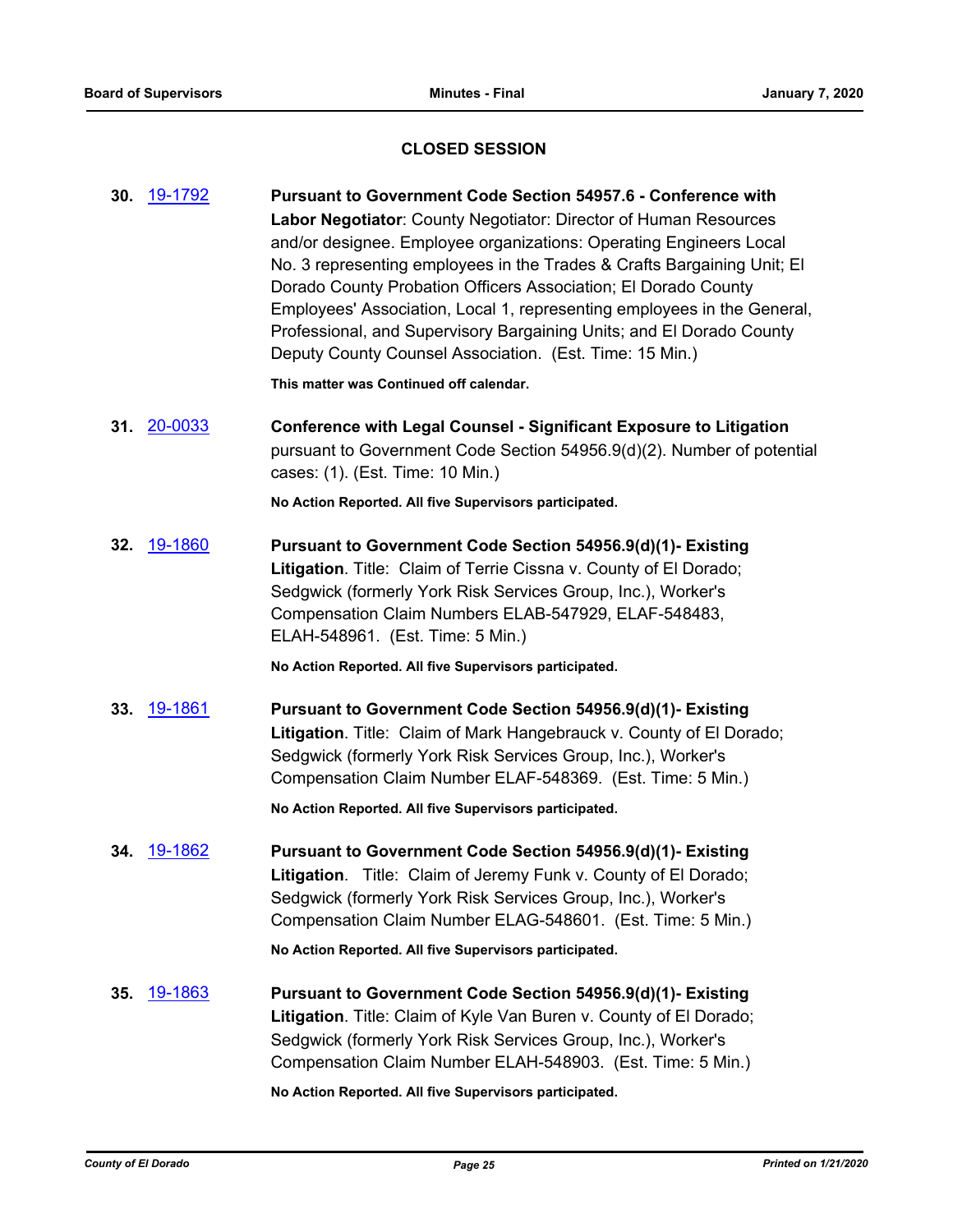**36.** [19-1867](http://eldorado.legistar.com/gateway.aspx?m=l&id=/matter.aspx?key=27191) **Pursuant to Government Code Section 54956.9(d)(1)- Existing Litigation**. Title: Claim of Wayne McKnight v. County of El Dorado; Sedgwick (formerly York Risk Services Group, Inc.), Worker's Compensation Claim Number ELAB-547783. (Est. Time: 5 Min.)

**No Action Reported. All five Supervisors participated.**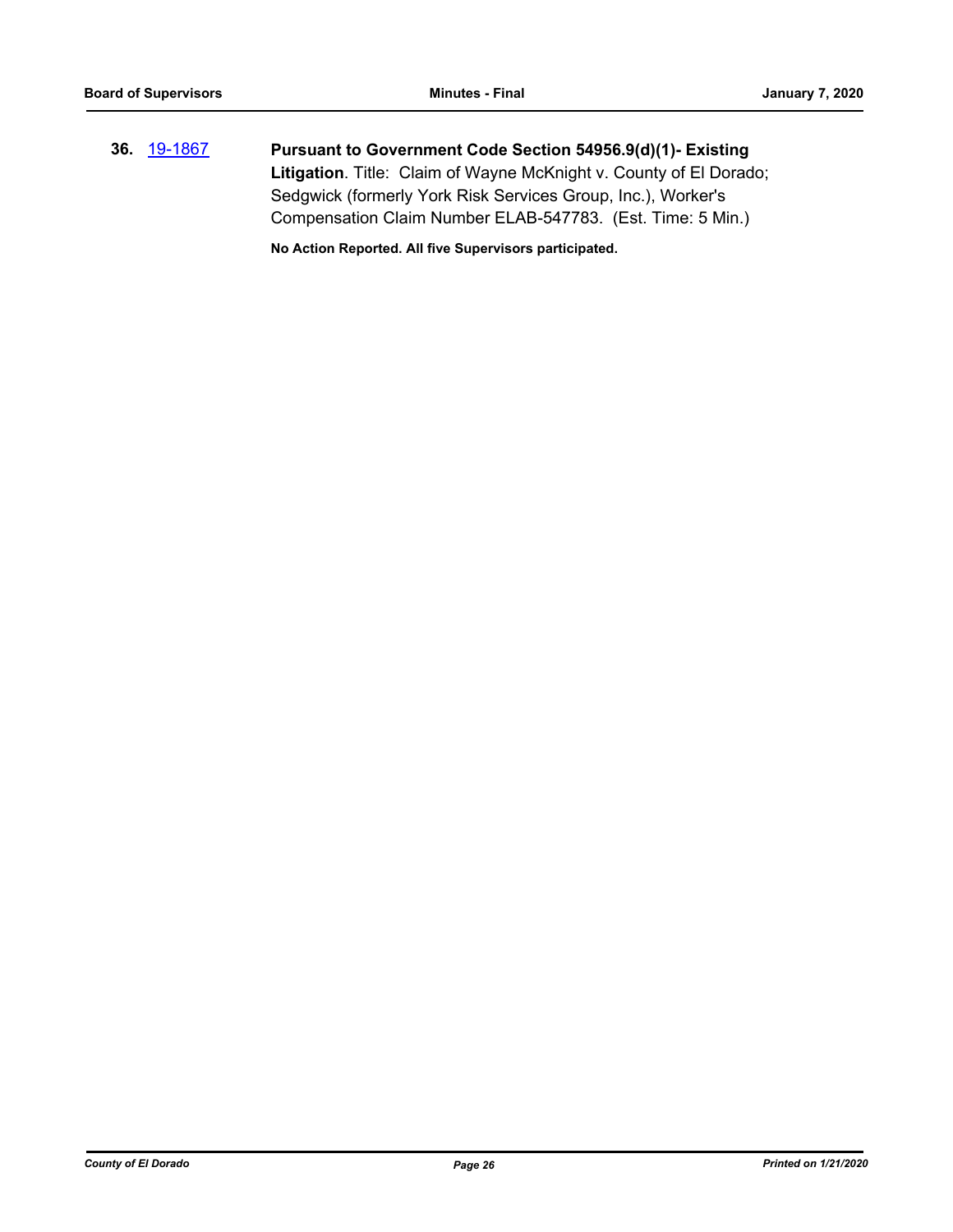On August 19, 2003, the Board adopted the following protocol: It is a requirement that all speakers, County staff and the public, when approaching the podium to make a visual presentation to the Board of Supervisors, must provide the Clerk with the appropriate number of hard copies of the presentation for Board members and the audience.